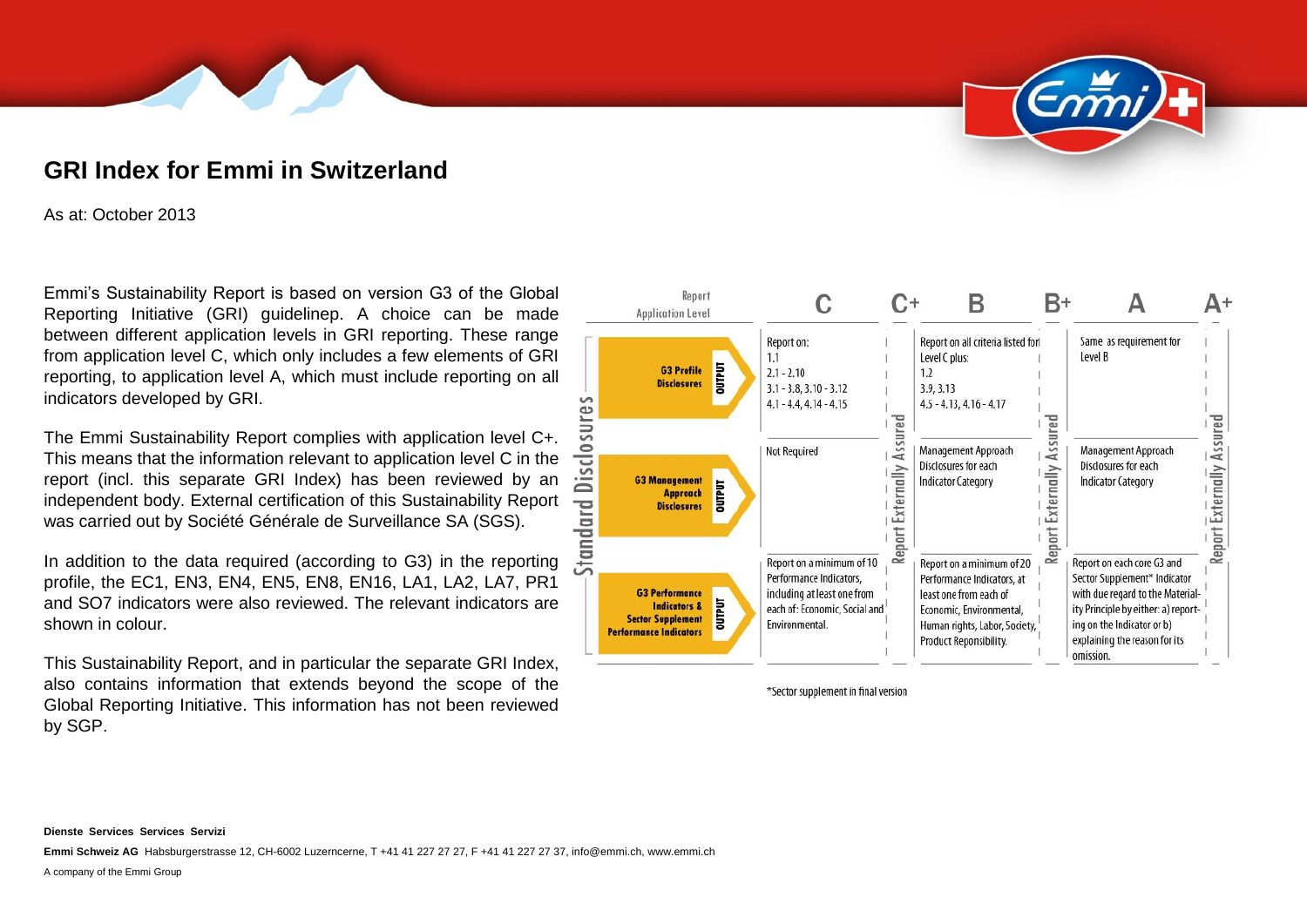#### **List of abbreviations**

| SR <sub>2</sub> | Second edition of the Emmi Sustainability Report (published in autumn 2013) |
|-----------------|-----------------------------------------------------------------------------|
| SR <sub>1</sub> | First edition of the Emmi Sustainability Report (published in summer 2011)  |
| AR 2012         | Report on financial year 2012 (published in March 2013)                     |
| AR 2011         | Report on financial year 2011 (published in March 2012)                     |
| SP 2013         | Emmi Short Profile (published in May 2013)                                  |
| n.i.            | not specified                                                               |
| n.r.            | not relevant                                                                |

# **1 Strategy and Analysis**

*Pre-defined indicators to comply with GRI reporting level C: 1.1*

| GRI no. | <b>Reporting element</b>                                                                                                                                                                                             | Link          | Comments |
|---------|----------------------------------------------------------------------------------------------------------------------------------------------------------------------------------------------------------------------|---------------|----------|
| 1.1     | Statement from the most senior decisionmaker of the or-<br>ganization (e.g., CEO, chair, or equivalent senior position) SR 1: p. 7<br>about the relevance of sustainability to the organization<br>and its strategy. | SR 2: p. 7    |          |
| 1.2     | Description of key impacts, risks, and opportunitiep.                                                                                                                                                                | SR 2: p. 7, 9 |          |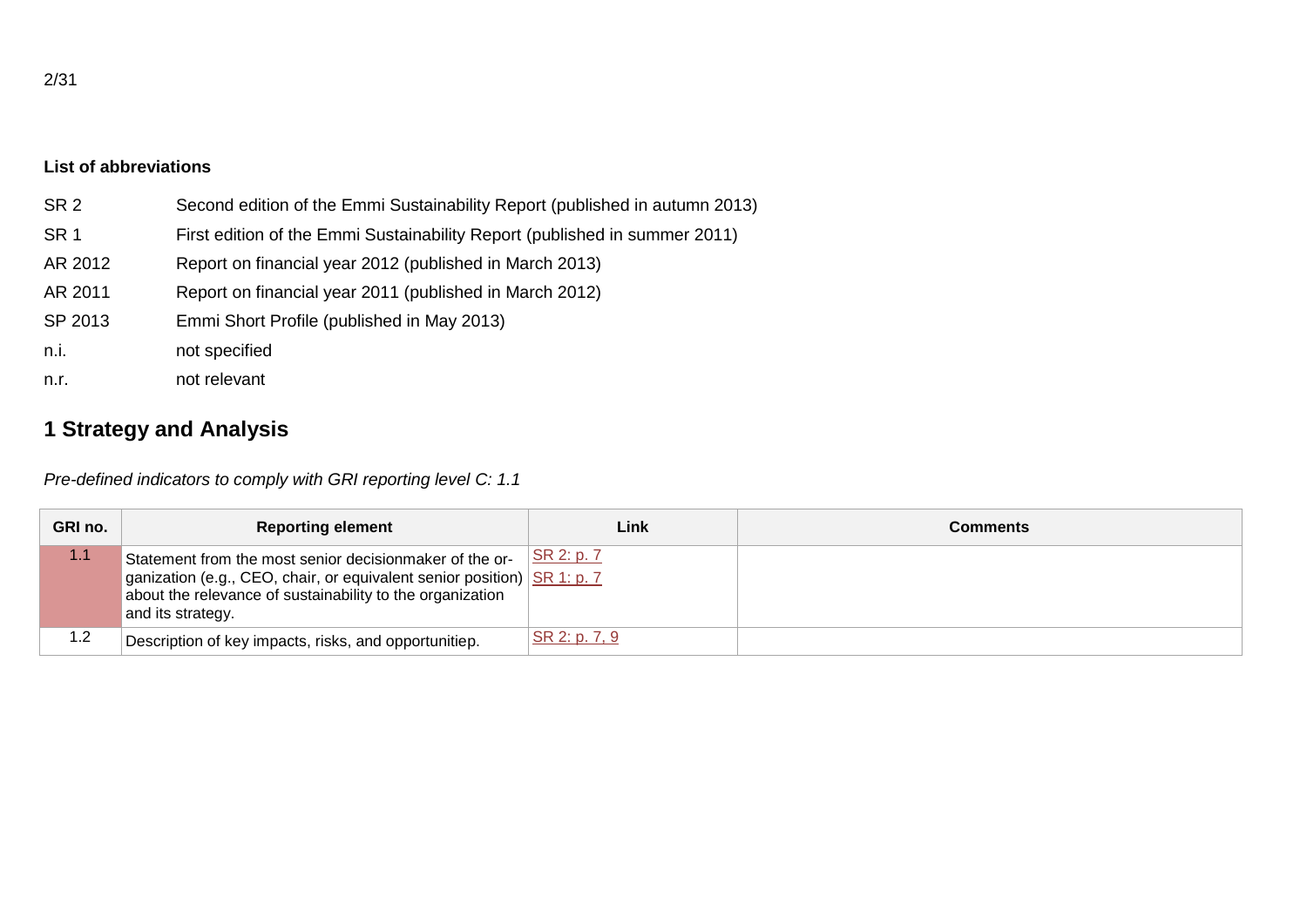*Pre-defined indicators to comply with GRI reporting level C: 2.1 to 2.10*

| GRI no. | <b>Reporting element</b>                                                                                                                                                                                      | Link                                                              | <b>Comments</b>                                                                                                                                                                                                                                                                                                                                                                                                                                                                                                                                                                                                                            |
|---------|---------------------------------------------------------------------------------------------------------------------------------------------------------------------------------------------------------------|-------------------------------------------------------------------|--------------------------------------------------------------------------------------------------------------------------------------------------------------------------------------------------------------------------------------------------------------------------------------------------------------------------------------------------------------------------------------------------------------------------------------------------------------------------------------------------------------------------------------------------------------------------------------------------------------------------------------------|
| 2.1     | Name of the organization                                                                                                                                                                                      |                                                                   | Emmi<br>In the context of this Sustainability Report, this term refers to the holding com-<br>pany Emmi AG as well as its Swiss subsidiaries. An overview of all Swiss<br>Emmi Group and associated companies can be found in AR 2012 (pp. 76 and<br>85) and AR 2011 (pp. 76 and 83).                                                                                                                                                                                                                                                                                                                                                      |
| 2.2     | Primary brands, products, and/or services                                                                                                                                                                     | SR 1: p. 17<br>Online product finder<br>(Overview of all)         | In marketing its products in Switzerland, Emmi differentiates between three<br>major brands: the Emmi umbrella brand (various dairy and fresh products as<br>well as cheese), KALTBACH (cave-aged cheese) and Emmi Caffè Latte. The<br>product portfolio also includes Emmi desserts and dairy products with additio-<br>nal health benefits (well-being products). A few valuable, usually traditional<br>brands such as LUZERNER, Gerber and Tigre, are specially managed.<br>In addition to distributing its own products, Emmi also manages a wide range<br>of goods (Emmi Frisch-Service AG) as well as providing logistics services. |
| 2.3     | Operational structure of the organization, including<br>main divisions, operating companies, subsidiaries,<br>and joint venturep.                                                                             | SP 2013: p. 4<br>AR 2012: p. 31                                   | The Emmi holding company has the legal form of a stock corporation. In ac-<br>cordance with the requirements of the Swiss Code of Obligations, the share-<br>holders' meeting is the highest organ. The nine-member Board of Directors<br>has been chaired by Konrad Graber since 2009. Urs Riedener has held the<br>position of CEO since 2008 and heads the ten-member Group Management.                                                                                                                                                                                                                                                 |
| 2.4     | Location of organization's headquarters                                                                                                                                                                       |                                                                   | Lucerne (Switzerland)                                                                                                                                                                                                                                                                                                                                                                                                                                                                                                                                                                                                                      |
| 2.5     | Number of countries where the organization opera-<br>tes, and names of countries with either major opera-<br>tions or that are specifically relevant to the sustaina-<br>bility issues covered in the report. | SP 2013: p. 14f<br>AR 2012: p. 76-79, 85<br>AR 2011: p. 76-77, 83 | Outside of Switzerland, Emmi operates production facilities (Group or associa-<br>ted companies) in Chile, Italy, Spain, Tunisia and the US.                                                                                                                                                                                                                                                                                                                                                                                                                                                                                               |
| 2.6     | Nature of ownership and legal form                                                                                                                                                                            | AR 2012: p. 86<br>AR 2011: p. 84                                  | Emmi Schweiz AG (holding company) is a stock corporation under Swiss law.<br>Its shares are listed in the Local Caps segment on the SWX Swiss Exchange.<br>The majority of shares (62.6 %) are held by ZMP Invest AG/Lucerne, the Zent-<br>ralschweizer Milchkäuferverband/Willisau and the MIBA Milchverband der<br>Nordwestschweiz/Basel. They form a group in the sense of Article 20 of the<br>SESTA.                                                                                                                                                                                                                                  |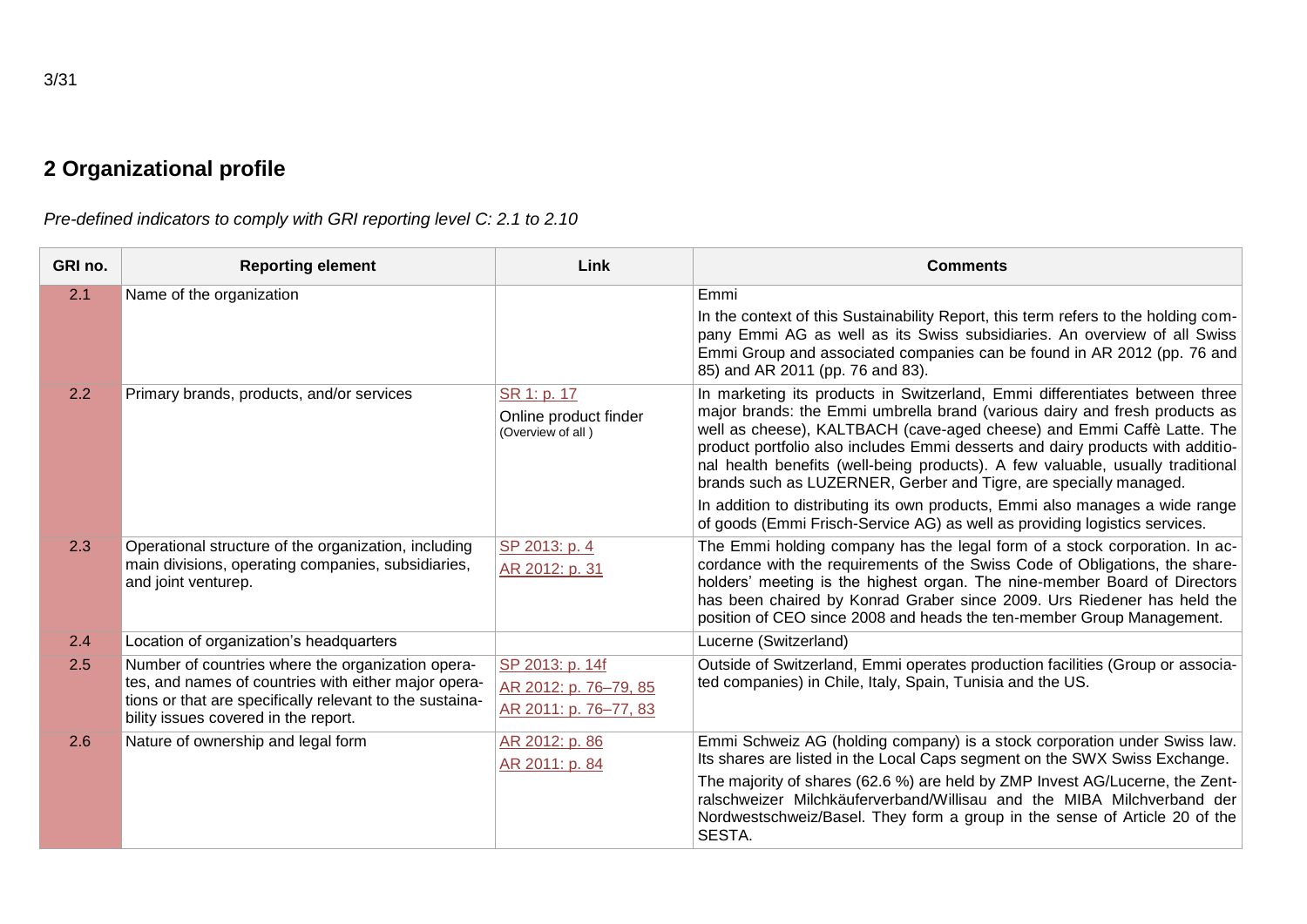| GRI no. | <b>Reporting element</b>                                                                     | Link                                               | <b>Comments</b>                                                                                                                                                                                                                                                                                                                                                                                                                                                                          |
|---------|----------------------------------------------------------------------------------------------|----------------------------------------------------|------------------------------------------------------------------------------------------------------------------------------------------------------------------------------------------------------------------------------------------------------------------------------------------------------------------------------------------------------------------------------------------------------------------------------------------------------------------------------------------|
| 2.7     | Markets served                                                                               | AR 2012: p. 13, 21, 76-79,<br>85<br>AR 2011: p. 15 | Emmi offers a full range of dairy products in its home market of Switzerland.<br>The company also exports Swiss dairy products to around 60 countries. The<br>Group also includes companies in Austria, Belgium, Canada, Chile, France,<br>Germany, Italy, the Netherlands, Spain, Tunisia, the UK and the US. These<br>foreign companies are mainly distribution and trading companies (for produc-<br>tion companies, see point 2.5).                                                  |
| 2.8     | Scale of the reporting organization                                                          | Key figures 2012<br>Key figures 2011               | Financial key figures for the financial year 2012 (adjusted for extraordinary<br>gains):<br>Net sales: CHF 2,981 million<br>$\overline{\phantom{a}}$<br>EBITDA: CHF 271 million<br>EBIT: CHF 146.3 million<br>Net profit: CHF 90.3 million<br>Financial key figures for the first half of 2013 (adjusted for extraordinary<br>gains):<br>Net sales: CHF 1,567 million<br>EBITDA: CHF 119.3 million<br>EBIT: CHF 65.0 million<br>$\overline{\phantom{a}}$<br>Net profit: CHF 39.0 million |
| 2.9     | Significant changes during the reporting period re-<br>garding size, structure, or ownership | SR 2: p. 66                                        |                                                                                                                                                                                                                                                                                                                                                                                                                                                                                          |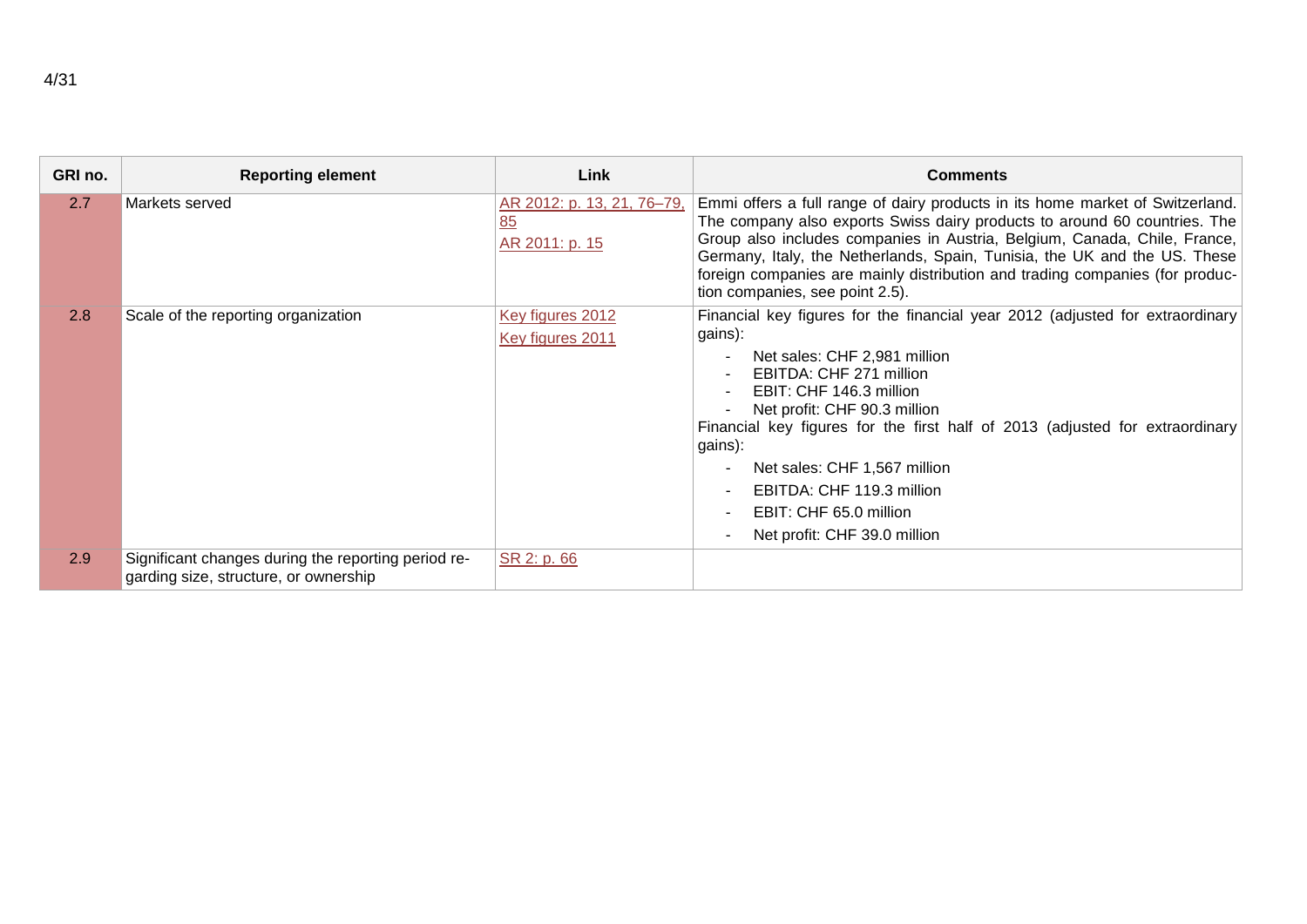| GRI no. | <b>Reporting element</b>                | Link           | <b>Comments</b>                                                                                                                                                                                                                                                                                                            |
|---------|-----------------------------------------|----------------|----------------------------------------------------------------------------------------------------------------------------------------------------------------------------------------------------------------------------------------------------------------------------------------------------------------------------|
| 2.10    | Awards received in the reporting period | Media Releases | Awards for products:<br>Nantwich International Cheese Show 2011: 8 Awards<br>World Cheese Awards 2011: 5 Awards<br>-<br>2012 World Championship Cheese Contest Madison:<br>3 Awards<br>Nantwich International Cheese Show: 7 Awards<br>Swiss Cheese Awards 2012: 7 Awards<br>World Cheese Awards 2012: 10 Awards<br>$\sim$ |
|         |                                         |                | Dairy Innovation Award 2013 (good day)<br>Nantwich International Cheese Show: 5 Awards<br>Other awards<br>Swiss Lean Award 2011<br>Swiss Solar Award 2012 (Bever)<br>٠<br>Swiss Solar Award 2013 (Saignelégier)                                                                                                            |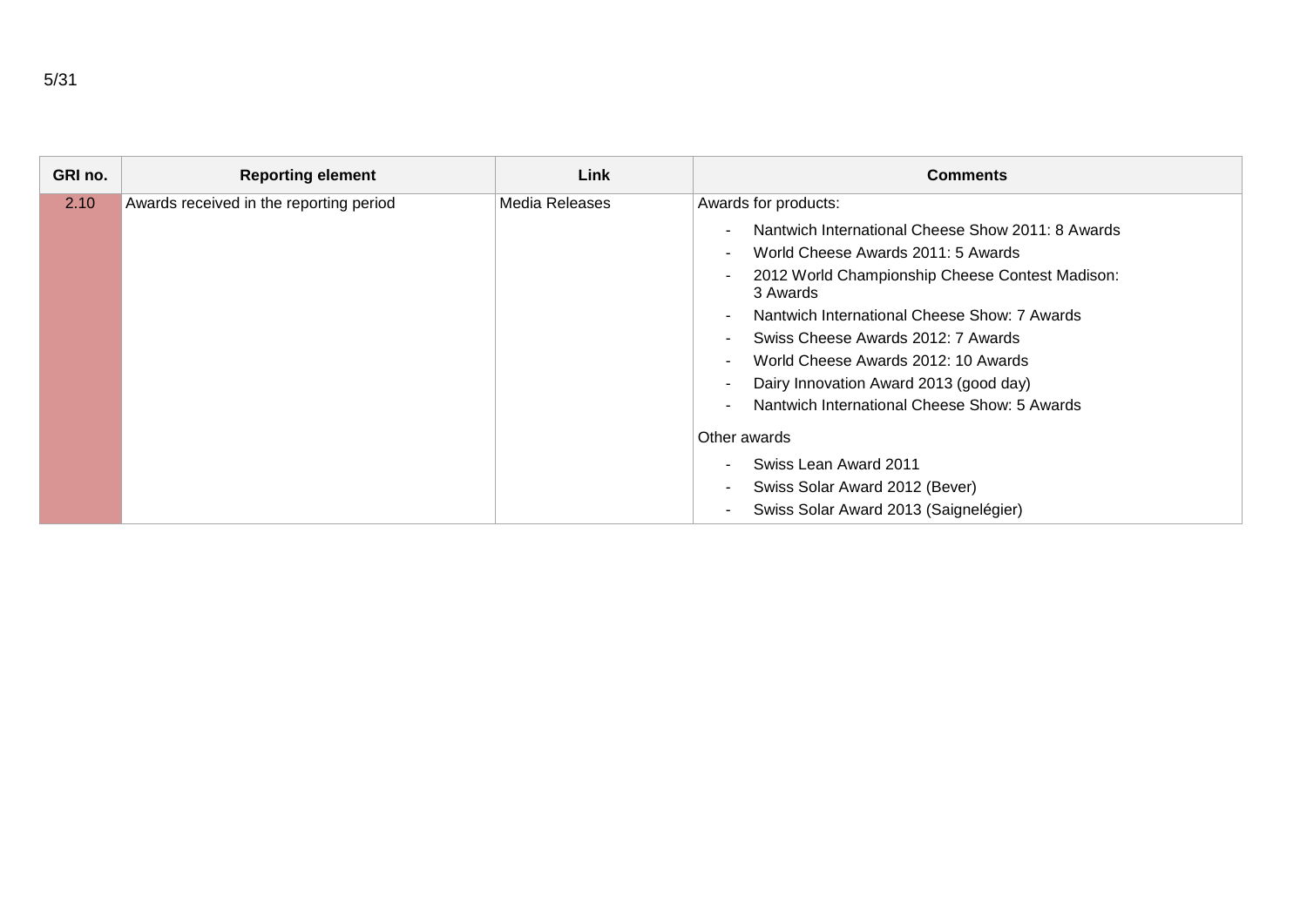*Pre-defined indicators to comply with GRI reporting level C: 3.1 to 3.8 and 3.10 to 3.12*

## Report profile

| GRI no. | <b>Reporting element</b>                                            | Link | Comments                                                       |
|---------|---------------------------------------------------------------------|------|----------------------------------------------------------------|
| 3.1     | Reporting period                                                    |      | 2011 and 2012                                                  |
| 3.2     | Date of most recent previous report                                 |      | Summer 2011 (first report)                                     |
| 3.3     | Reporting cycle                                                     |      | Publication of a sustainability report every second year       |
|         |                                                                     |      | Annual update on the key sustainability figures                |
| 3.4     | Contact point for questions regarding the report or its<br>contents |      | Emmi Corporate Communications (mailto:nachhaltigkeit@emmi.com) |

## Report scope and boundary

| GRI no.                   | <b>Reporting element</b>                                                 | Link                                                            | <b>Comments</b>                                                                                                                                                    |
|---------------------------|--------------------------------------------------------------------------|-----------------------------------------------------------------|--------------------------------------------------------------------------------------------------------------------------------------------------------------------|
| 3.5                       | Process for defining report content                                      | SR 2: p. 10-12<br>(Sustainability strategy)                     | This second Emmi Sustainability Report supplements the first Sustainability<br>Report published in summer 2011, which discussed numerous topics in depth.          |
|                           |                                                                          | SR 2: p. 16f<br>(Stakeholder groups)                            | In addition, this Sustainability Report does not include information that is al-<br>ready covered in other publicly accessible publications (in particular, in the |
|                           |                                                                          | SR 2: p. 42<br>(Client groups)                                  | Annual Report or on the Emmi website). The most important alternative<br>sources of information are referred to in each section of both this GRI Index             |
| SR 2: p. 65<br>reporting) | (Objective of the sustainability                                         | and of the Sustainability Report.                               |                                                                                                                                                                    |
| 3.6                       | Boundary of the report                                                   | SR 2: p. 65f                                                    | Emmi in Switzerland                                                                                                                                                |
| 3.7                       | State any specific limitations on the scope or<br>boundary of the report | SR 2: p. 65<br>(Boundaries of the environmental<br>key figures) | Emmi calculated the environmental figures on the basis of the applicable offi-<br>cial reports.                                                                    |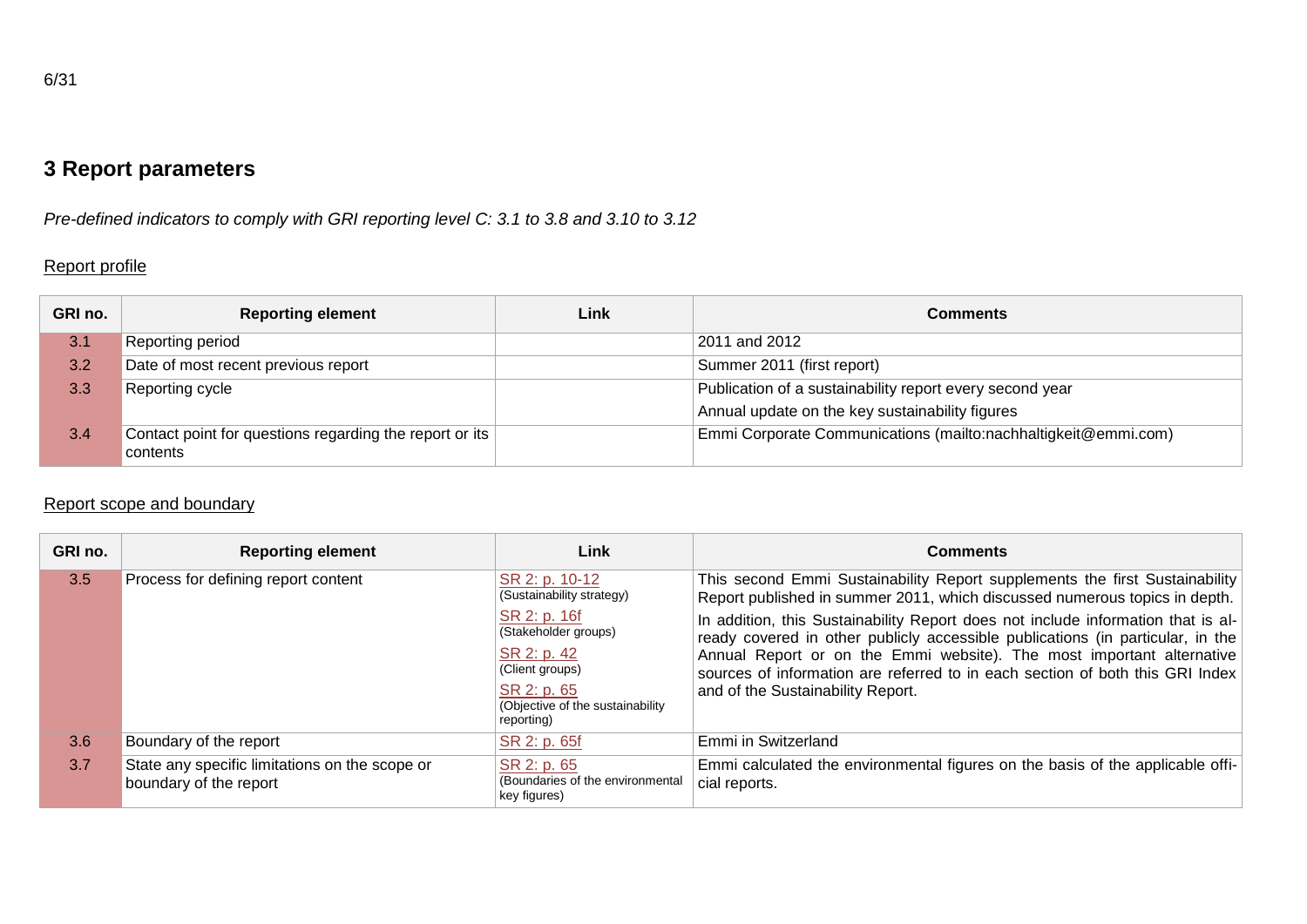| GRI no. | <b>Reporting element</b>                                                                                                                 | Link                                                                                                                 | <b>Comments</b>                                                                                                                                                                                                                                                                                                                                                                 |
|---------|------------------------------------------------------------------------------------------------------------------------------------------|----------------------------------------------------------------------------------------------------------------------|---------------------------------------------------------------------------------------------------------------------------------------------------------------------------------------------------------------------------------------------------------------------------------------------------------------------------------------------------------------------------------|
| 3.8     | Basis for reporting on joint ventures, subsidiaries,<br>leased facilities, outsourced operations, and other<br>entities                  | AR 2012: p. 76<br>(Group companies)<br>AR 2012: p. 85<br>(Significant investments)<br>AR 2012: p. 79<br>(Associates) | The Sustainability Report refers to Emmi in Switzerland, which comprises the<br>Group companies and majority shareholdings in Switzerland, but does not in-<br>clude associated companies and joint ventures.<br>The report focuses mainly on the direct area of influence of the company, i.e.<br>the production and distribution of dairy products, but not on the suppliers. |
| 3.9     | Data measurement techniques and the bases of cal-<br>culations                                                                           | AR 2012, p. 58<br>AR 2011 p. 60                                                                                      | The environmental figures are calculated using the methods recognised by the<br>Federal Office for the Environment (FOEN). The calculation of these figures is<br>regularly checked by the Energy Agency for Industry (EnAW).                                                                                                                                                   |
|         |                                                                                                                                          |                                                                                                                      | The Emmi Group prepares its accounts in compliance with all existing guide-<br>lines of Swiss GAAP FER (Swiss Accounting and Reporting Recommenda-<br>tions) and the provisions of Swiss law.                                                                                                                                                                                   |
| 3.10    | Explanation of the effect of any re-statements of in-<br>formation provided in earlier reports, and the reasons<br>for such re-statement |                                                                                                                      | None                                                                                                                                                                                                                                                                                                                                                                            |
| 3.11    | Significant changes from previous reporting periods<br>in the scope, boundary, or measurement methods<br>applied in the report           |                                                                                                                      | None                                                                                                                                                                                                                                                                                                                                                                            |
| 3.12    | <b>GRI Content Index</b>                                                                                                                 | SR 1, p. 49-58                                                                                                       | Sustainability Report 1 (2011): Integral part of the report<br>Sustainability Report 2 (2013): Separate document                                                                                                                                                                                                                                                                |
| 3.13    | Policy and current practice with regard to seeking<br>external assurance for the report                                                  | SR 2, p. 6                                                                                                           | SGS Société Générale de Surveillance SA, Zurich                                                                                                                                                                                                                                                                                                                                 |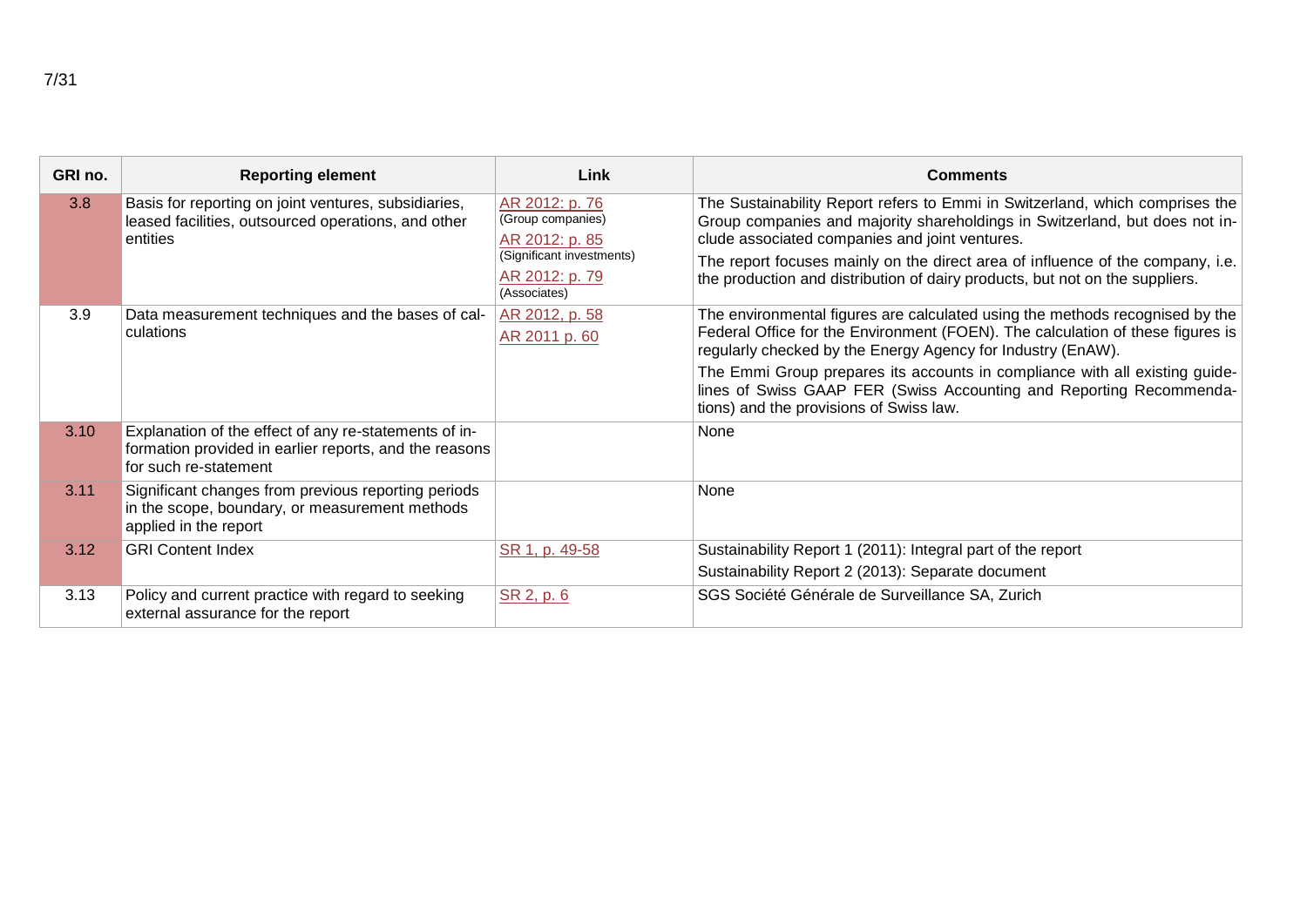# **4 Governance, Commitments and Engagement**

*Pre-defined indicators to comply with GRI reporting level C: 4.1 to 4.4, 4.14 and 4.15*

#### **Governance**

| GRI no. | <b>Reporting element</b>                                                                                   | Link                                                                                                | <b>Comments</b>                                                                                                                  |
|---------|------------------------------------------------------------------------------------------------------------|-----------------------------------------------------------------------------------------------------|----------------------------------------------------------------------------------------------------------------------------------|
| 4.1     | Governance structure of the organization                                                                   | AR 2012: p. 31                                                                                      | Nine-headed Board of Directors                                                                                                   |
|         |                                                                                                            | AR 2011: p. 34                                                                                      | Ten-headed Group Management                                                                                                      |
|         |                                                                                                            |                                                                                                     | Committees:                                                                                                                      |
|         |                                                                                                            |                                                                                                     | <b>Controlling Committee</b><br><b>Market Committee</b><br><b>Committee for Personnel Matters</b><br><b>Agricultural Council</b> |
| 4.2     | Indicate whether the Chair of the highest governance $AR$ 2012: p. 32<br>body is also an executive officer |                                                                                                     | The Chairman of the Board of Directors has no operational duties.                                                                |
| 4.3     | Number of members of the highest governance body<br>that are independent and/or non-executive members      | AR 2012: p. 32                                                                                      | No member of the Board of Directors has previously worked in the Group Ma-<br>nagement of the Emmi AG.                           |
| 4.4     | Mechanisms for shareholders and employees to pro-<br>vide recommendations or direction                     | SR 2: p. 15<br>(Internal optimisation programs)<br>SR 2: p. 25<br>(Partnership with milk suppliers) |                                                                                                                                  |
|         |                                                                                                            | SR 2: p. 44-55<br>(Dialogue with investors)<br>AR 2012: p. 44<br>SR 1: p. 46                        |                                                                                                                                  |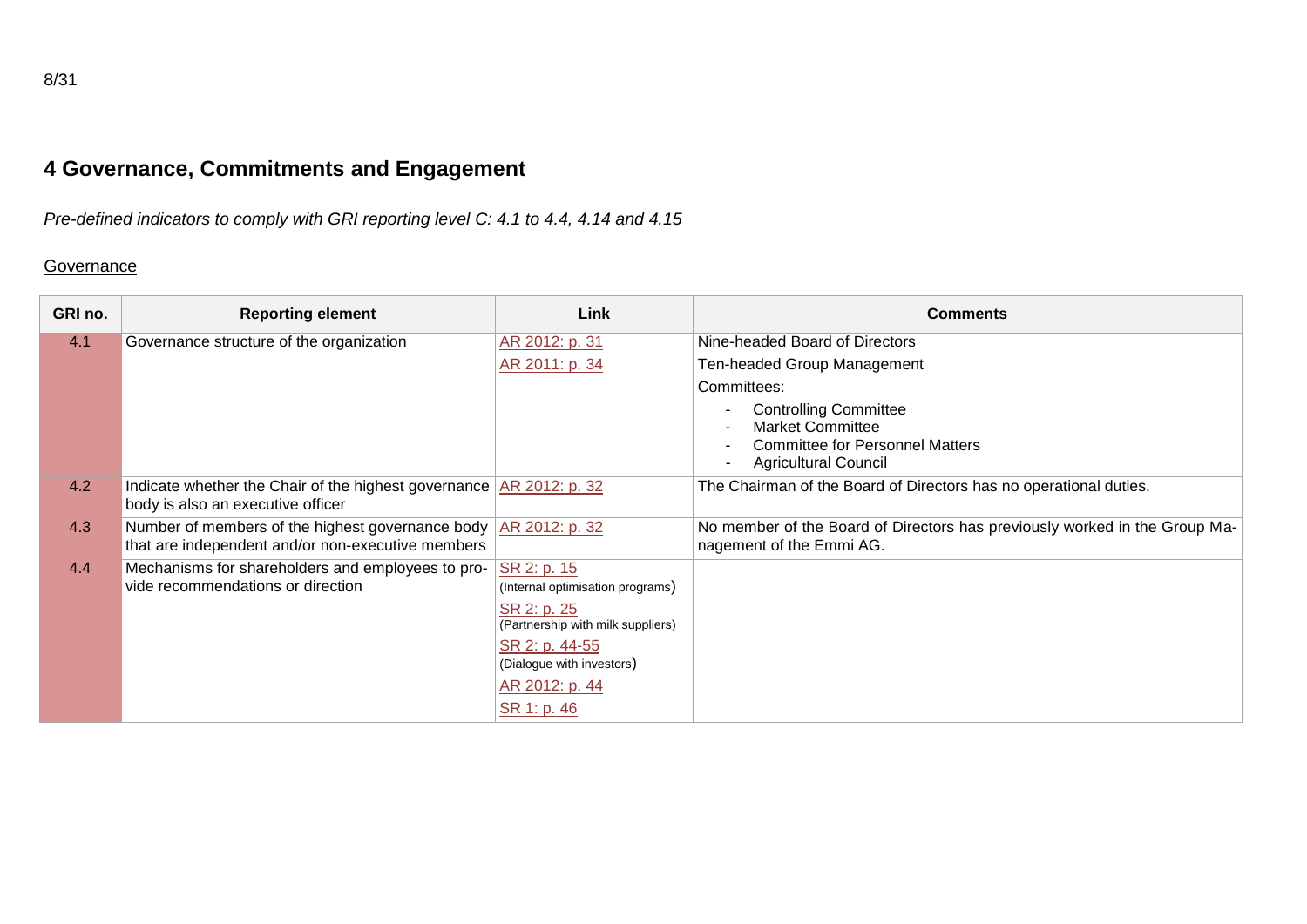| GRI no. | <b>Reporting element</b>                                                                                                                                                                                | Link                                                                                                                                           | <b>Comments</b>                                                                                                                                                                                                                                                                                                                                                                                                                                                                                                                                                                                                  |
|---------|---------------------------------------------------------------------------------------------------------------------------------------------------------------------------------------------------------|------------------------------------------------------------------------------------------------------------------------------------------------|------------------------------------------------------------------------------------------------------------------------------------------------------------------------------------------------------------------------------------------------------------------------------------------------------------------------------------------------------------------------------------------------------------------------------------------------------------------------------------------------------------------------------------------------------------------------------------------------------------------|
| 4.5     | Linkage between compensation for members of the<br>highest governance body, senior managers, and<br>executives                                                                                          | AR 2012: p. 43<br>AR 2011: p. 45                                                                                                               | Variable remuneration of Group Management can account for up to one-third<br>of total remuneration and consists of the following three components:<br>Group performance (weighting 40 %)<br>business area performance (weighting 40 %)<br>achievement of individual performance targets (weighting 20 %).<br>The measurement of business performance is based on the three pillars of sa-<br>les, income and market share. For service areas, the relevant targets also re-<br>late to the ongoing development of the appropriate area with a view to provi-<br>ding the core business with even better support. |
| 4.6     | Processes in place for the highest governance body<br>to ensure conflicts of interest are avoided                                                                                                       |                                                                                                                                                | n.i.                                                                                                                                                                                                                                                                                                                                                                                                                                                                                                                                                                                                             |
| 4.7     | Process for determining the qualifications and exper-<br>tise of the members of the highest governance body<br>for guiding the organization's strategy on economic,<br>environmental, and social topics |                                                                                                                                                | n.i.                                                                                                                                                                                                                                                                                                                                                                                                                                                                                                                                                                                                             |
| 4.8     | Internally developed statements of mission or values,<br>codes of conduct, and principles relevant to econo-<br>mic, environmental, and social performance                                              | SR 2: p. 10f<br>(Leitsätze)<br>SR 2: p. 12<br>(strategische Stossrichtungen)<br>SR 2: p. 58<br>(«Code of Conduct»)<br>AR 2012: p. 25           | <b>Five Corporate Values:</b><br>We are Emmi!<br>We act market-oriented!<br>We know how!<br>We are proactive, and not afraid of hard work!<br>We are continually developing!<br>«Code of Conduct» for Emmi employees in Switzerland in implementation<br>(Status: Approved by the Board of Directors)                                                                                                                                                                                                                                                                                                            |
| 4.9     | Procedures of the highest governance body for over-<br>seeing the organization's identification and ma-<br>nagement of economic, environmental, and social<br>performance                               | SR 2: p. 13-15<br>(Nachhaltigkeitsorganisation)<br>SR 2: p. 39f<br>(Qualitätsmanagement)<br>SR 2: p. 46<br>(Umweltmanagement)<br>AR 2012 p. 75 |                                                                                                                                                                                                                                                                                                                                                                                                                                                                                                                                                                                                                  |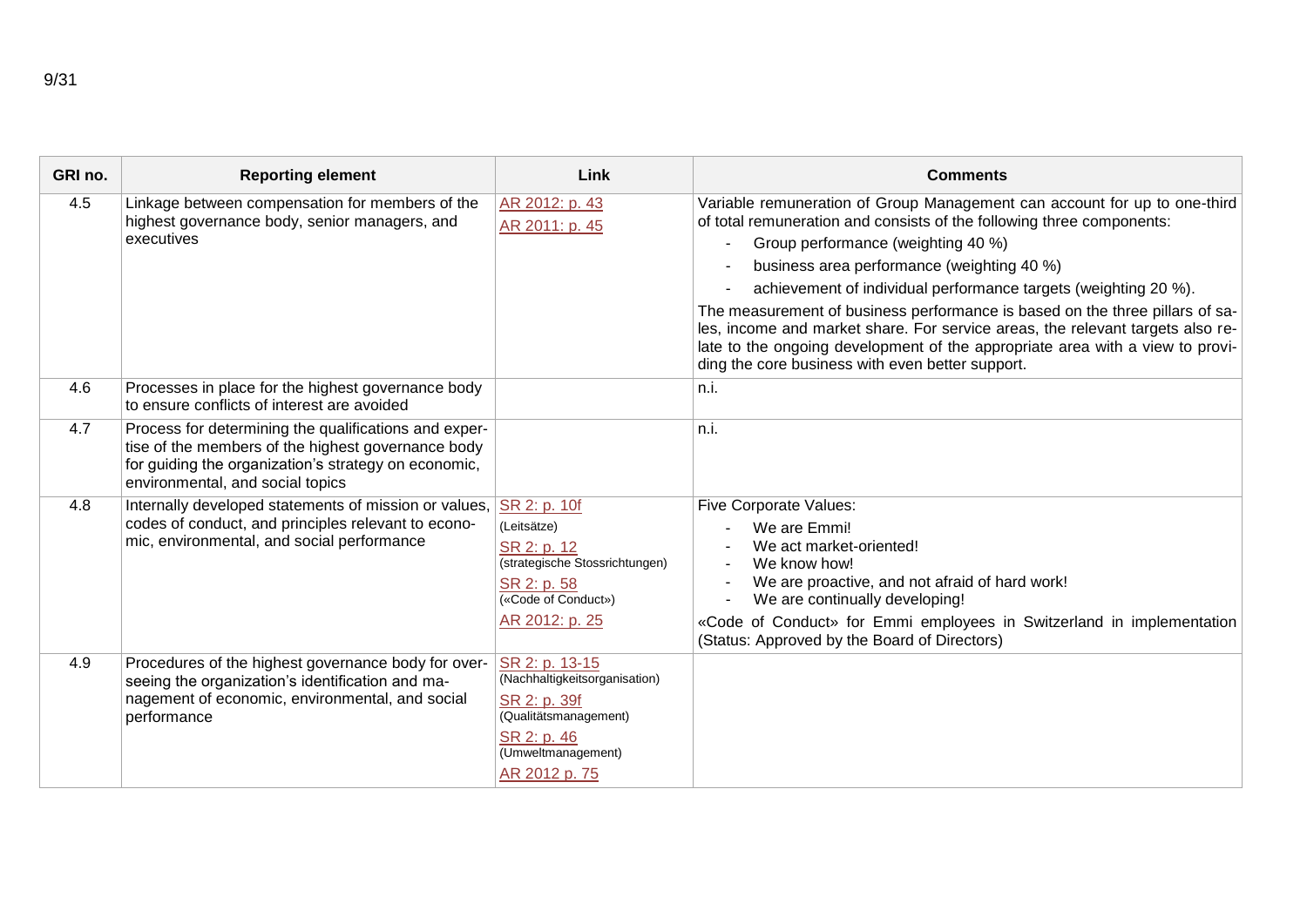| GRI no. | <b>Reporting element</b>                                                  | Link | <b>Comments</b>                                                                                                                                                                                                                                                                                                                                                                                              |
|---------|---------------------------------------------------------------------------|------|--------------------------------------------------------------------------------------------------------------------------------------------------------------------------------------------------------------------------------------------------------------------------------------------------------------------------------------------------------------------------------------------------------------|
| 4.10    | Processes for evaluating the highest governance<br>body's own performance |      | In Emmi Group Management, certain aspects of sustainability are incorpo-<br>rated explicitly in the objectives of the Head of Human Resources and the<br>Head of Retail & Supply Chain Management.<br>The objectives of those management members responsible for production<br>areas also explicitly include targets to improve efficiency. These are achieved<br>largely through conservation of resources. |

#### Commitments to external initiatives

| GRI no. | <b>Reporting element</b>                                                                                                                                   | Link                        | <b>Comments</b>                                                                                                                                                                                                                                                                                                                                                                                                                                                                                            |
|---------|------------------------------------------------------------------------------------------------------------------------------------------------------------|-----------------------------|------------------------------------------------------------------------------------------------------------------------------------------------------------------------------------------------------------------------------------------------------------------------------------------------------------------------------------------------------------------------------------------------------------------------------------------------------------------------------------------------------------|
| 4.11    | Explanation of whether and how the precautionary<br>approach or principle is addressed by the organizati-<br>on.                                           |                             | n.i.                                                                                                                                                                                                                                                                                                                                                                                                                                                                                                       |
| 4.12    | Externally developed economic, environmental, and<br>social charters, principles, or other initiatives to<br>which the organization subscribes or endorses |                             | Emmi does not currently support any third-party sustainability initiatives di-<br>rectly, but does provide indirect support for these through the procurement of<br>sustainable raw ingredients (Fairtrade, Max Havelaar, Rainforest Alliance, or-<br>ganic).                                                                                                                                                                                                                                              |
| 4.13    | Memberships in associations and/or natio-<br>nal/international advocacy organizations                                                                      |                             | Emmi is a member of various industry associations in the dairy and food in-<br>dustries, including the Swiss butter, milk and milk powder sector organisations<br>(BOB, BOM and BSM), the Federation of Swiss Food Industries (fial), the inte-<br>rest groups representing the Swiss agricultural industry (IGAS) and Swiss<br>mountain products (IG Schweizer Bergprodukte), variety organisations<br>(AOC/AOP Käse), Swiss Cheese Marketing AG (SCM) and the Swiss Dairy<br>Industry Association (VMI). |
|         |                                                                                                                                                            |                             | Emmi is also active in the political arena, in particular in food and agricultural<br>policy via state commissions and other formal and informal committees.                                                                                                                                                                                                                                                                                                                                               |
| 4.14    | List of stakeholder groups engaged by the organiza-<br>tion                                                                                                | SR 2: p. 16f<br>SR 1: p. 46 |                                                                                                                                                                                                                                                                                                                                                                                                                                                                                                            |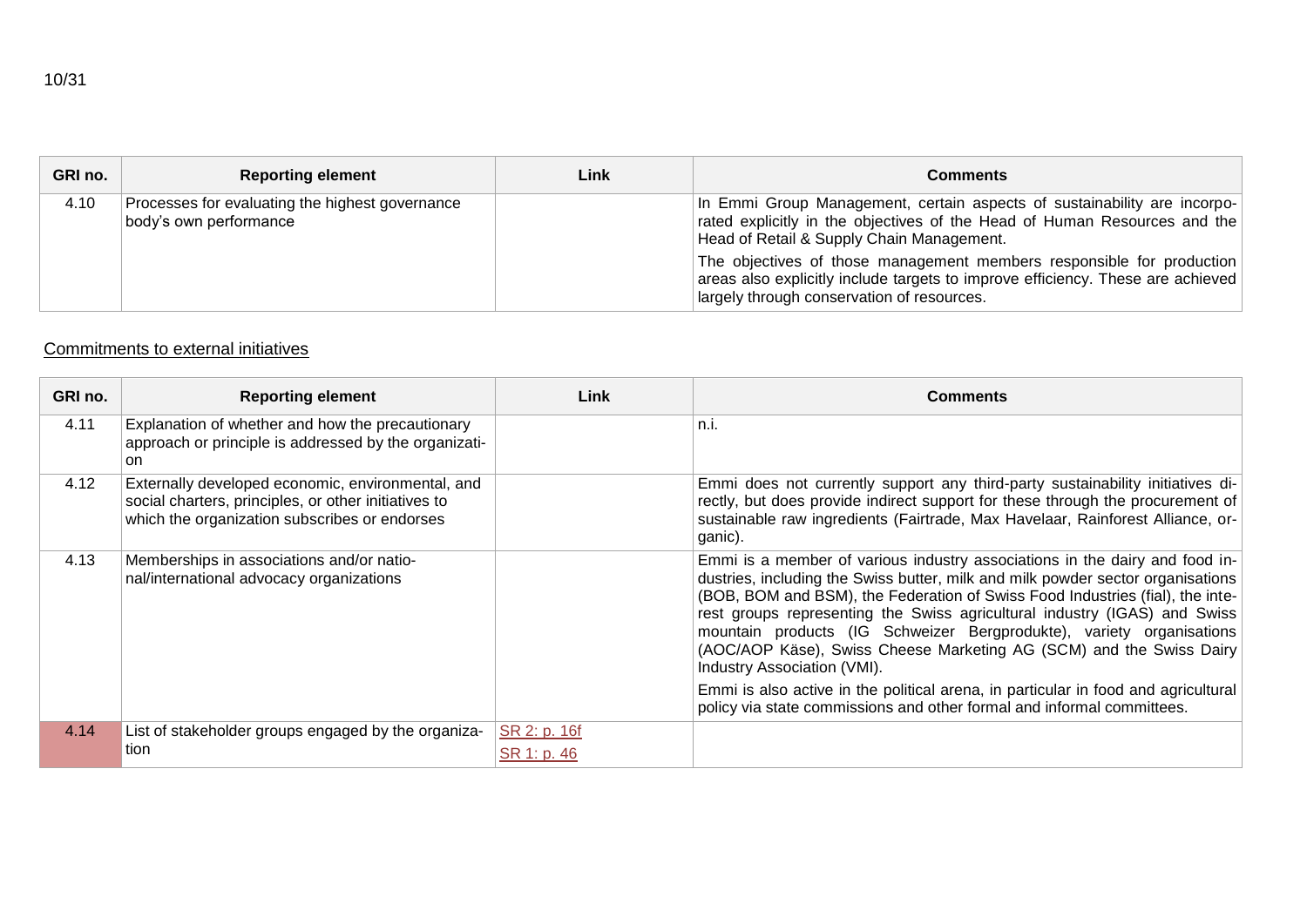| GRI no. | <b>Reporting element</b>                                                        | Link                                                                             | <b>Comments</b>                                                                                                                                                                                                                                                                                                                                                            |
|---------|---------------------------------------------------------------------------------|----------------------------------------------------------------------------------|----------------------------------------------------------------------------------------------------------------------------------------------------------------------------------------------------------------------------------------------------------------------------------------------------------------------------------------------------------------------------|
| 4.15    | Basis for identification and selection of stakeholders<br>with whom to engage   | SR 2: p. 16-17<br>SR 2: p. 42-45<br>(Corporate strategy and relevant<br>markets) | The stakeholder groups relevant to Emmi are the result of the company's bu-<br>siness model (employees, customers and suppliers) and its importance for the<br>local, regional and national economy (local communities; local, cantonal and<br>national authorities).<br>The importance of stakeholder groups is reflected, among other things, in<br>Emmi's organisation. |
| 4.16    | Approaches to stakeholder engagement                                            | SR 1: p. 46                                                                      |                                                                                                                                                                                                                                                                                                                                                                            |
| 4.17    | Key topics and concerns that have been raised<br>through stakeholder engagement | SR 1: p. 46                                                                      |                                                                                                                                                                                                                                                                                                                                                                            |

# **GRI no. 5 Management approach and performance indicators**

*Pre-defined indicators to comply with GRI reporting level C: Ten G3 core indicators*

#### Economic performance indicators

*Pre-defined indicators to comply with GRI reporting level C: At least one economic performance indicator*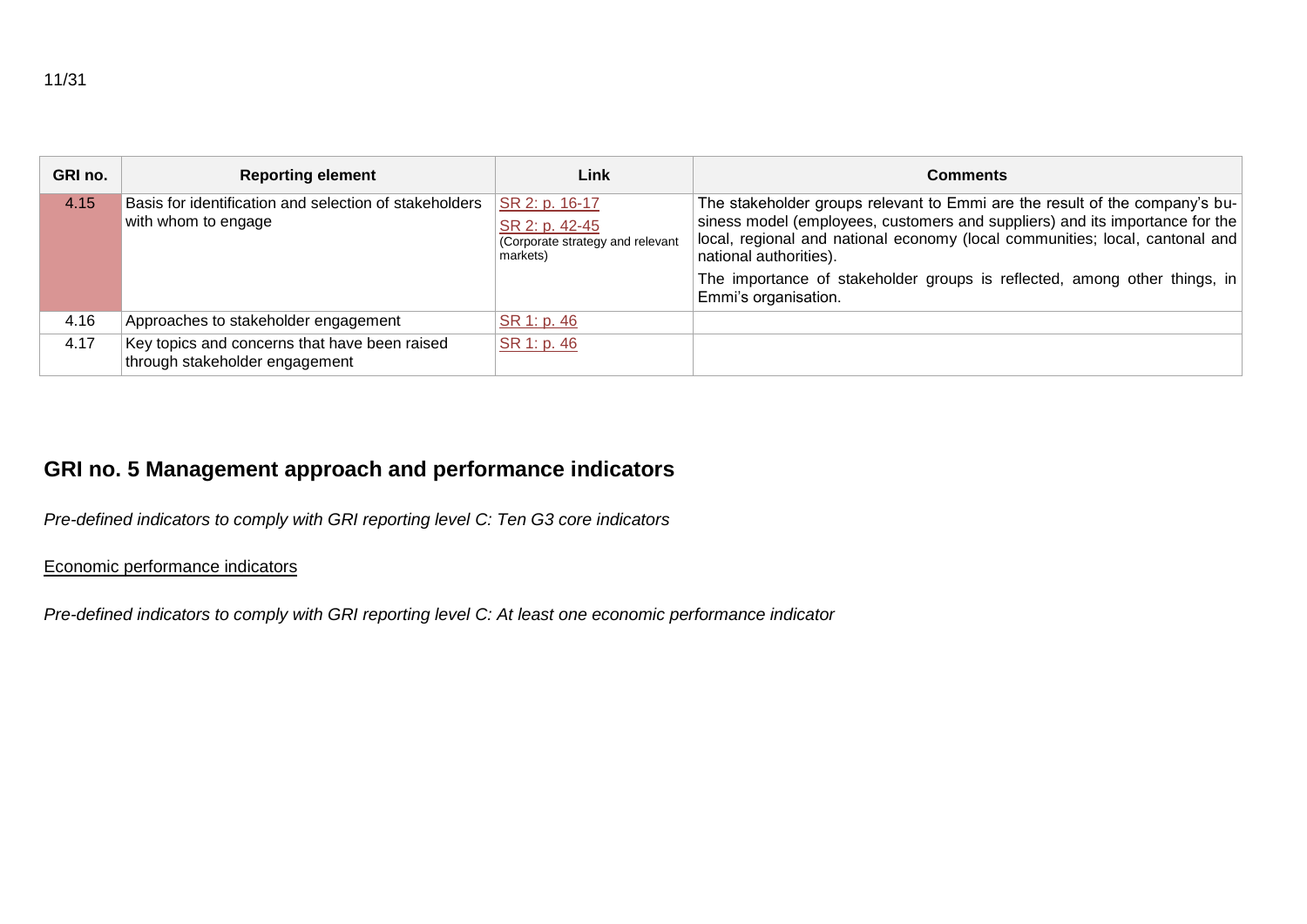## Aspect: Economic performance

| GRI no.         | <b>Reporting element</b>                                                                                                 | Link                                       | <b>Comments</b>                                                                                                                             |                           |
|-----------------|--------------------------------------------------------------------------------------------------------------------------|--------------------------------------------|---------------------------------------------------------------------------------------------------------------------------------------------|---------------------------|
| EC <sub>1</sub> | Direct economic value generated and distributed                                                                          | AR 2012: p. 49 ff<br>(Financial statement) |                                                                                                                                             |                           |
|                 |                                                                                                                          | AR 2011: p. 51 ff                          |                                                                                                                                             |                           |
| EC <sub>2</sub> | Financial implications and other risks and opportuni-<br>ties for the organization's activities due to climate<br>change |                                            | n.i.                                                                                                                                        |                           |
| EC <sub>3</sub> | Coverage of the organization's defined benefit plan<br>obligations                                                       |                                            | <b>Contributions to Social Insurances</b>                                                                                                   |                           |
|                 |                                                                                                                          |                                            | Contributions<br>employee                                                                                                                   | Contributions<br>employer |
|                 |                                                                                                                          |                                            | AHV<br>5.15 %                                                                                                                               | 5.15%                     |
|                 |                                                                                                                          |                                            | Administrative costs AHV<br>0.00%                                                                                                           | 0.035%                    |
|                 |                                                                                                                          |                                            | ALV1<br>1.10 %                                                                                                                              | 1.10 %                    |
|                 |                                                                                                                          |                                            | ALV <sub>2</sub><br>0.50 %                                                                                                                  | 0.50%                     |
|                 |                                                                                                                          |                                            | <b>NBUV</b><br>0.74%                                                                                                                        | 0.62%                     |
|                 |                                                                                                                          |                                            | <b>BUV</b><br>0.00%                                                                                                                         | 0.8288 %                  |
|                 |                                                                                                                          |                                            | Krankentaggeld short-term<br>0.00%                                                                                                          | 1.65 %                    |
|                 |                                                                                                                          |                                            | Krankentaggeld long-term<br>0.00%                                                                                                           | 1.05 %                    |
|                 |                                                                                                                          |                                            | Vorsorgestiftungsbeitrag (risk)<br>1.20%                                                                                                    | 1.80%                     |
|                 |                                                                                                                          |                                            | Vorsorgestiftungsbeitrag (25-44)<br>6.00%                                                                                                   | 8.00 %                    |
|                 |                                                                                                                          |                                            | Vorsorgestiftungsbeitrag (45+)<br>7.00 %                                                                                                    | 8.00%                     |
|                 |                                                                                                                          |                                            |                                                                                                                                             |                           |
| EC4             | Significant financial assistance received from<br>government                                                             |                                            | Emmi receives significant payments from the federal government in the form<br>of the cheese subsidy and export subsidies ("Chocolate Act"). |                           |
|                 |                                                                                                                          |                                            | These subsidies are passed on to Swiss milk producers in the form of higher<br>milk prices.                                                 |                           |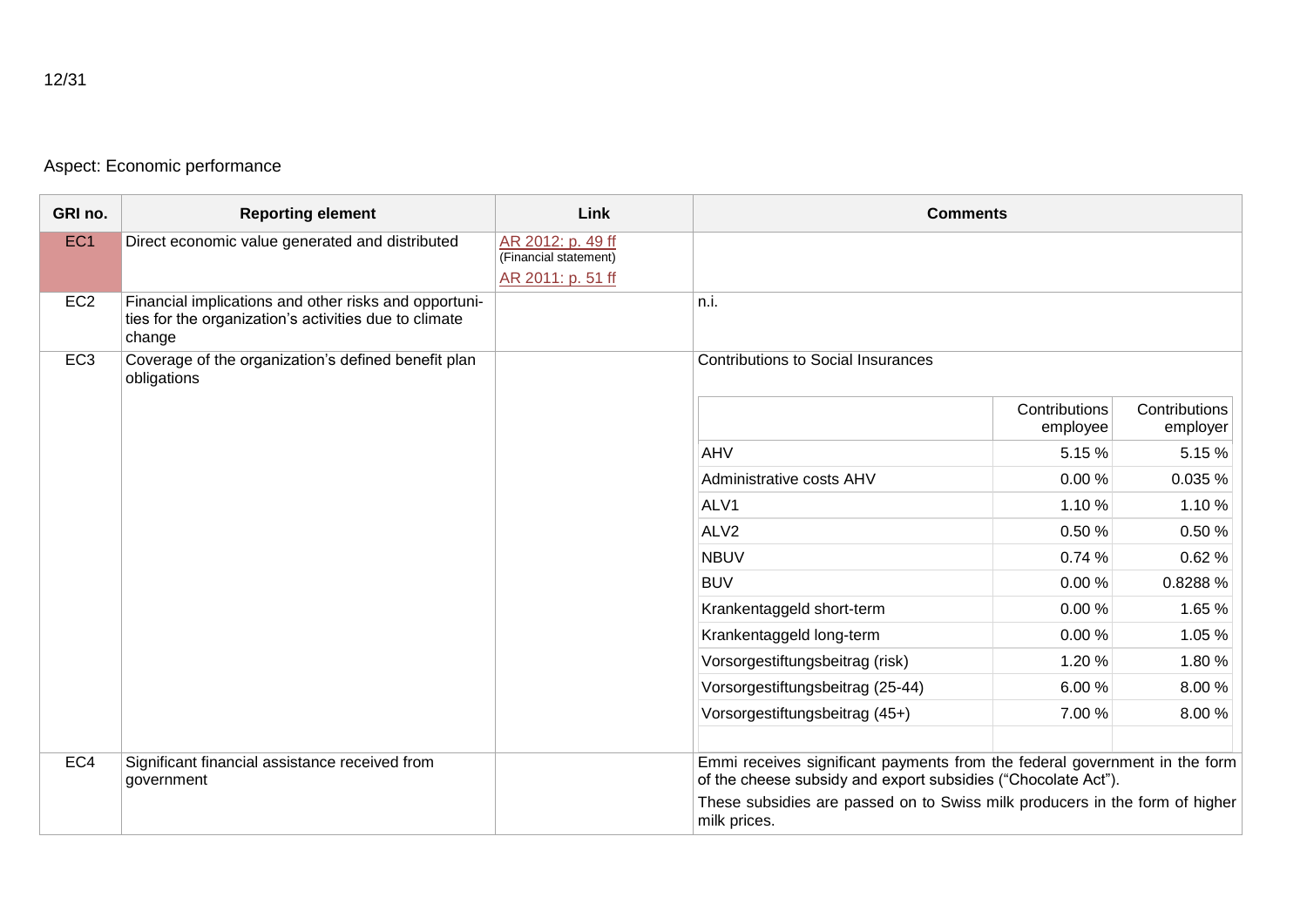## Aspect: Market presence

| GRI no.         | <b>Reporting element</b>                                                                          | Link | <b>Comments</b>                                                                                                                                                                                                                                                                                                                                         |
|-----------------|---------------------------------------------------------------------------------------------------|------|---------------------------------------------------------------------------------------------------------------------------------------------------------------------------------------------------------------------------------------------------------------------------------------------------------------------------------------------------------|
| EC <sub>5</sub> | Range of ratios of standard entry level wage com-<br>pared to local minimum wage                  |      | The Sedex Members Ethical Trade Audit in 2011 found that wages and com-<br>pensation at Emmi for normal working hours comply with the legal minimum or<br>the benchmark figures in the sector. The minimum standard monthly salary at<br>Emmi is CHF 3,800. This does not include the 13th month's salary or a busi-<br>ness performance-related bonus. |
| EC <sub>6</sub> | Policy, practices, and proportion of spending on lo-<br>cally-based suppliers                     |      | n.r. for Emmi in Switzerland                                                                                                                                                                                                                                                                                                                            |
| EN7             | Procedures for local hiring and proportion of senior<br>management hired from the local community |      | n.r. for Emmi in Switzerland                                                                                                                                                                                                                                                                                                                            |

## Aspect: Indirect economic impacts

| GRI no.         | <b>Reporting element</b>                                                                                          | Link | Comments                                                                                                                                                                                               |
|-----------------|-------------------------------------------------------------------------------------------------------------------|------|--------------------------------------------------------------------------------------------------------------------------------------------------------------------------------------------------------|
| EC8             | Development and impact of infrastructure invest-<br>ments and services provided primarily for public be-<br>nefit |      | Emmi invests largely in its own infrastructure and does not provide services for<br>public benefit.<br>In the area of energy, Emmi seeks dialogue with local communities (e.g.<br>Wärmeverbund Mösli). |
| EC <sub>9</sub> | Understanding and describing significant indirect<br>economic impacts                                             |      | $n_{\cdot}$                                                                                                                                                                                            |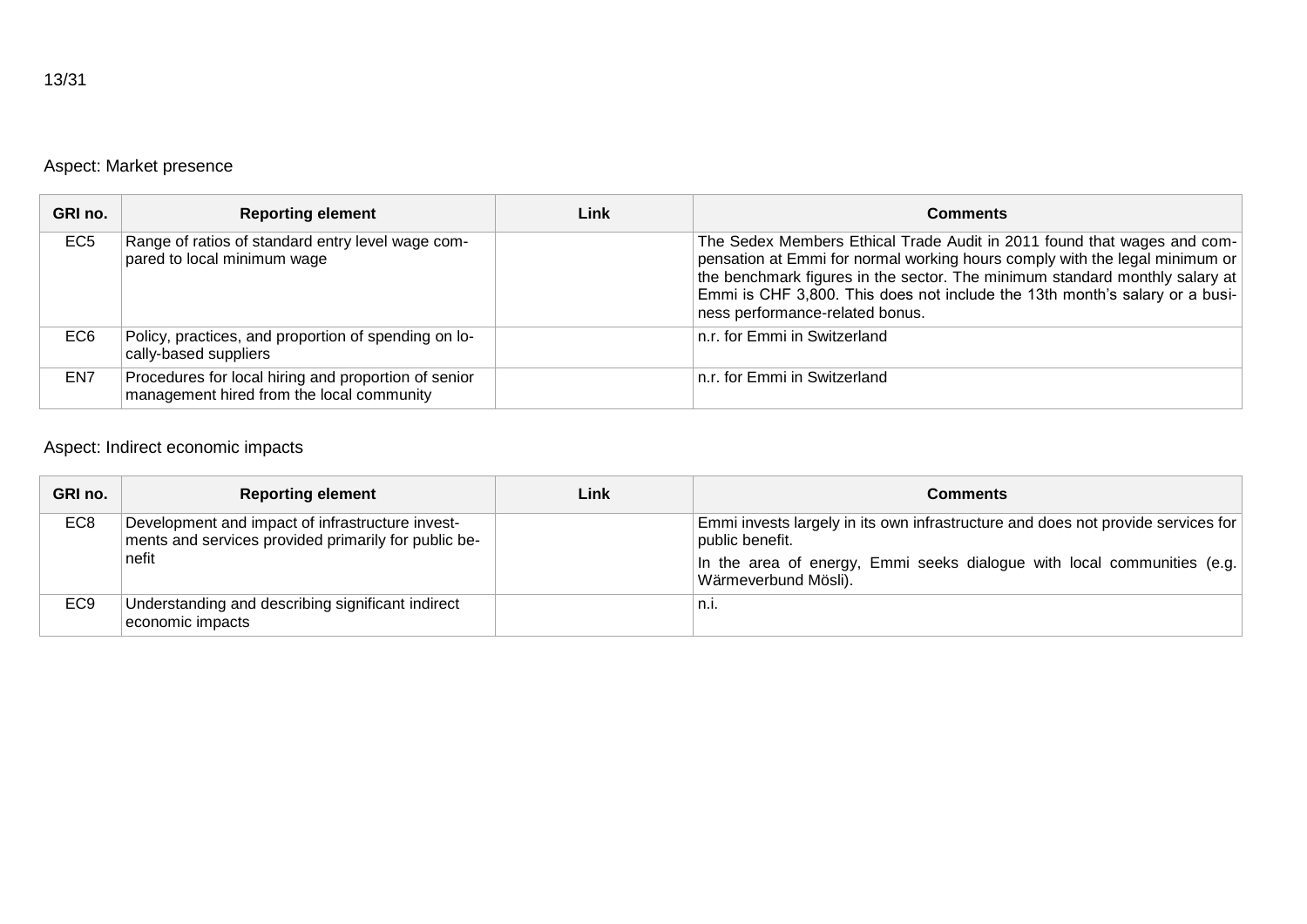## Environmental performance indicators

*Pre-defined indicators to comply with GRI reporting level C: At least one environmental performance indicator*

#### Aspect: Materials

| GRI no.         | <b>Reporting element</b>                                          | Link                                                           | Comments |
|-----------------|-------------------------------------------------------------------|----------------------------------------------------------------|----------|
| EN <sub>1</sub> | Materials used by weight or volume                                | SR 2: p. 21f<br>(Packaging)<br>SR 2: p. 24-27<br>(Procurement) |          |
| EN <sub>2</sub> | Percentage of materials used that are recycled input<br>materials |                                                                | n.i.     |

## Aspect: Energy

| GRI no.         | <b>Reporting element</b>                                                                   | Link           | Comments |
|-----------------|--------------------------------------------------------------------------------------------|----------------|----------|
| EN <sub>3</sub> | Direct energy consumption by primary energy source $\sqrt{\text{SR 2: p. 47f}}$            |                |          |
| EN <sub>4</sub> | Indirect energy consumption by primary source                                              | SR 2: p. 47f   |          |
| EN <sub>5</sub> | Energy saved due to conservation and efficiency im-<br>provements                          | SR 2: p. 46-49 |          |
| EN <sub>6</sub> | Initiatives to provide energy-efficient or renewable<br>energy based products and services | SR 2: p. 46-49 |          |
| EN7             | Initiatives to reduce indirect energy consumption                                          | SR 2: p. 46-49 |          |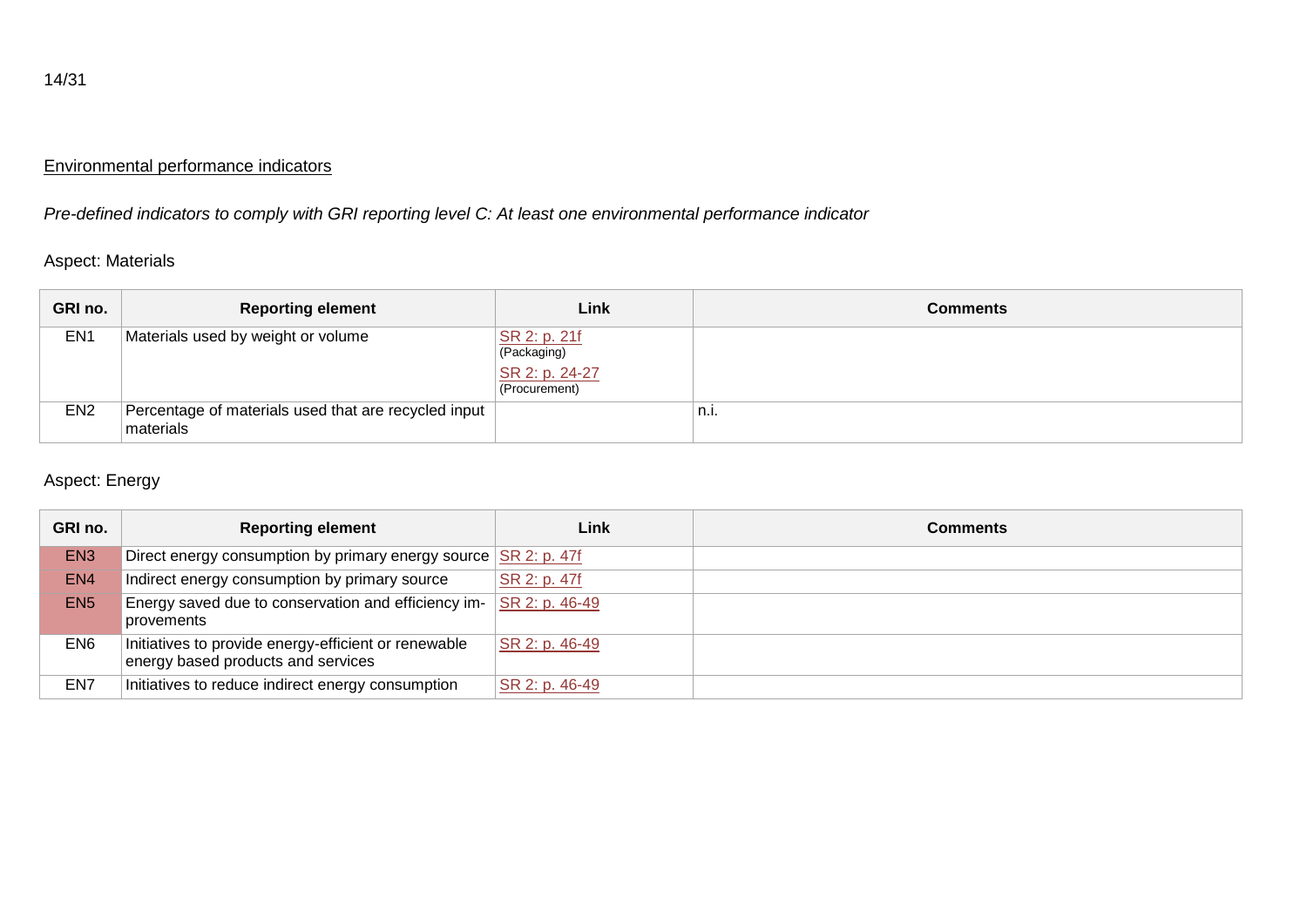## Aspect: Water

| GRI no.         | <b>Reporting element</b>                                       | Link            |                       |                                             | <b>Comments</b>                                                       |                                                                               |
|-----------------|----------------------------------------------------------------|-----------------|-----------------------|---------------------------------------------|-----------------------------------------------------------------------|-------------------------------------------------------------------------------|
| EN <sub>8</sub> | Total water withdrawal by source                               | SR 2: p. 46, 49 |                       | Water withdrawal by source                  |                                                                       |                                                                               |
|                 |                                                                |                 |                       | Local<br>authorities                        | Groundwater                                                           | Own<br>sources                                                                |
|                 |                                                                |                 | 2012                  | 57%                                         | 40%                                                                   | 3%                                                                            |
|                 |                                                                |                 | 2011                  | 54 %                                        | 43 %                                                                  | 3%                                                                            |
|                 |                                                                |                 | 2010                  | 55%                                         | 42%                                                                   | 3%                                                                            |
| EN <sub>9</sub> | Water sources significantly affected by withdrawal of<br>water |                 |                       |                                             | (Kirchberg, Moudon) and from the ground water.                        | The Emmi facilities in Switzerland draw fresh water from their own sources    |
|                 |                                                                |                 |                       | cesses and then returned to the subsurface. |                                                                       | At the Dagmersellen and Suhr sites, groundwater is extracted for cooling pro- |
| <b>EN10</b>     | Percentage and total volume of water recycled and              |                 |                       |                                             | Emmi aims for maximum multiple use of water at all of its facilities. |                                                                               |
|                 | reused                                                         |                 | collected and reused. |                                             |                                                                       | At Kaltbach and Moudon, stalactite water from the cheese-ageing caves is      |

## Aspect: Biodiversity

| GRI no.     | <b>Reporting element</b>                                                                                                                                                              | Link | <b>Comments</b>                                                 |
|-------------|---------------------------------------------------------------------------------------------------------------------------------------------------------------------------------------|------|-----------------------------------------------------------------|
| <b>EN11</b> | Location and size of land owned, leased, managed<br>in, or adjacent to, protected areas and areas of high<br>biodiversity value outside protected areas                               |      | None of Emmi's production sites are located in protected areas. |
| <b>EN12</b> | Description of significant impacts of activities, pro-<br>ducts, and services on biodiversity in protected areas<br>and areas of high biodiversity value outside protec-<br>ted areas |      | n.r.                                                            |
| <b>EN13</b> | Habitats protected or restored                                                                                                                                                        |      | n.r.                                                            |
| <b>EN14</b> | Strategies, current actions, and future plans for ma-<br>naging impacts on biodiversity                                                                                               |      | n.i.                                                            |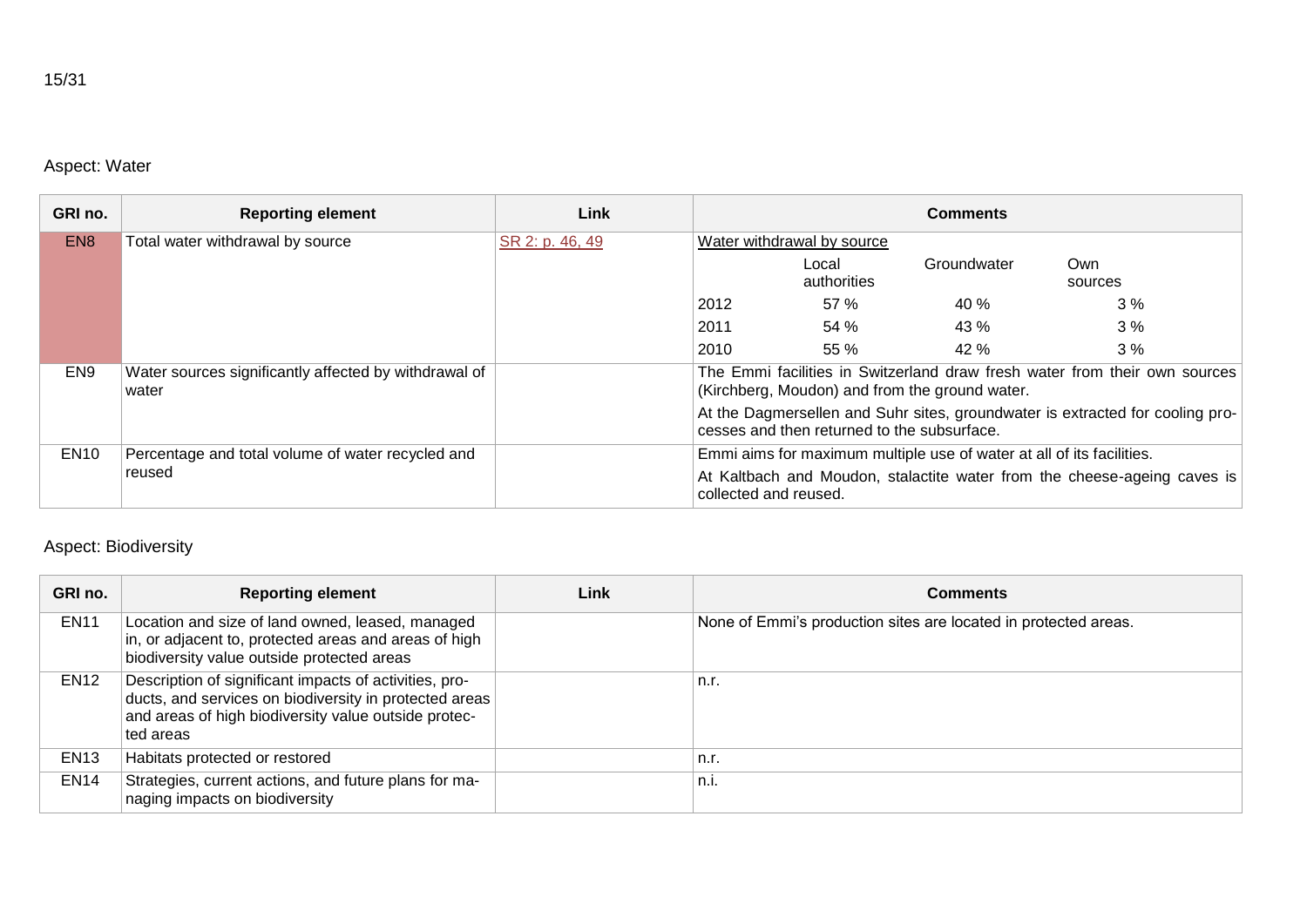| GRI no.     | <b>Reporting element</b>                                                                                                     | Link | Comments |
|-------------|------------------------------------------------------------------------------------------------------------------------------|------|----------|
| <b>EN15</b> | Number of IUCN Red List species and national con-<br>servation list species with habitats in areas affected<br>by operations |      | n.i.     |

## Aspect: Emissions, effluents, and waste

| GRI no.     | <b>Reporting element</b>                                                        | Link               | <b>Comments</b>                                                                                                                                                                                                                                                                                                                 |
|-------------|---------------------------------------------------------------------------------|--------------------|---------------------------------------------------------------------------------------------------------------------------------------------------------------------------------------------------------------------------------------------------------------------------------------------------------------------------------|
| <b>EN16</b> | Total direct and indirect greenhouse gas emissions                              | SR 2: p. 46, 54-56 |                                                                                                                                                                                                                                                                                                                                 |
| <b>EN17</b> | Other relevant indirect greenhouse gas emissions                                |                    | The Emmi facilities in Switzerland do not emit relevant volumes of other<br>greenhouse gases.                                                                                                                                                                                                                                   |
| <b>EN18</b> | Initiatives to reduce greenhouse gas emissions                                  | SR 2: p. 54-56     |                                                                                                                                                                                                                                                                                                                                 |
| <b>EN19</b> | Emissions of ozone-depleting substances                                         |                    | At Emmi's Swiss facilities, refrigeration systems and refrigerants containing<br>HCFCs are being replaced by more environmentally friendly alternatives.                                                                                                                                                                        |
| <b>EN20</b> | NO, SO, and other significant air emissions                                     |                    | Emmi's facilities generate NOx and SOx emissions through gas and oil firing.<br>These are audited in accordance with the legal requirements (Ordinance on<br>Air Pollution Control).                                                                                                                                            |
|             |                                                                                 |                    | No other significant air pollution is emitted by the Emmi facilities in Switzer-<br>land.                                                                                                                                                                                                                                       |
| <b>EN21</b> | Total water discharge                                                           |                    | Emmi's Swiss facilities discharge their waste water exclusively into the muni-<br>cipal waste water sewage system.                                                                                                                                                                                                              |
| <b>EN22</b> | Total weight of waste                                                           | SR 2: p. 46, 51f   |                                                                                                                                                                                                                                                                                                                                 |
| <b>EN23</b> | Significant spillsn                                                             |                    | Emmi's Swiss facilities do not release any harmful materials into the environ-<br>ment.                                                                                                                                                                                                                                         |
| <b>EN24</b> | Weight of transported, imported, exported, or treated<br>waste deemed hazardous |                    | Hazardous waste is handled by Emmi in Switzerland in accordance with the<br>Ordinance on the Handling of Hazardous Waste (VeVa) and in each case is<br>transported with the legally required disposal documentation for hazardous<br>waste bearing the correct waste code, and properly disposed of by legitimate<br>companies. |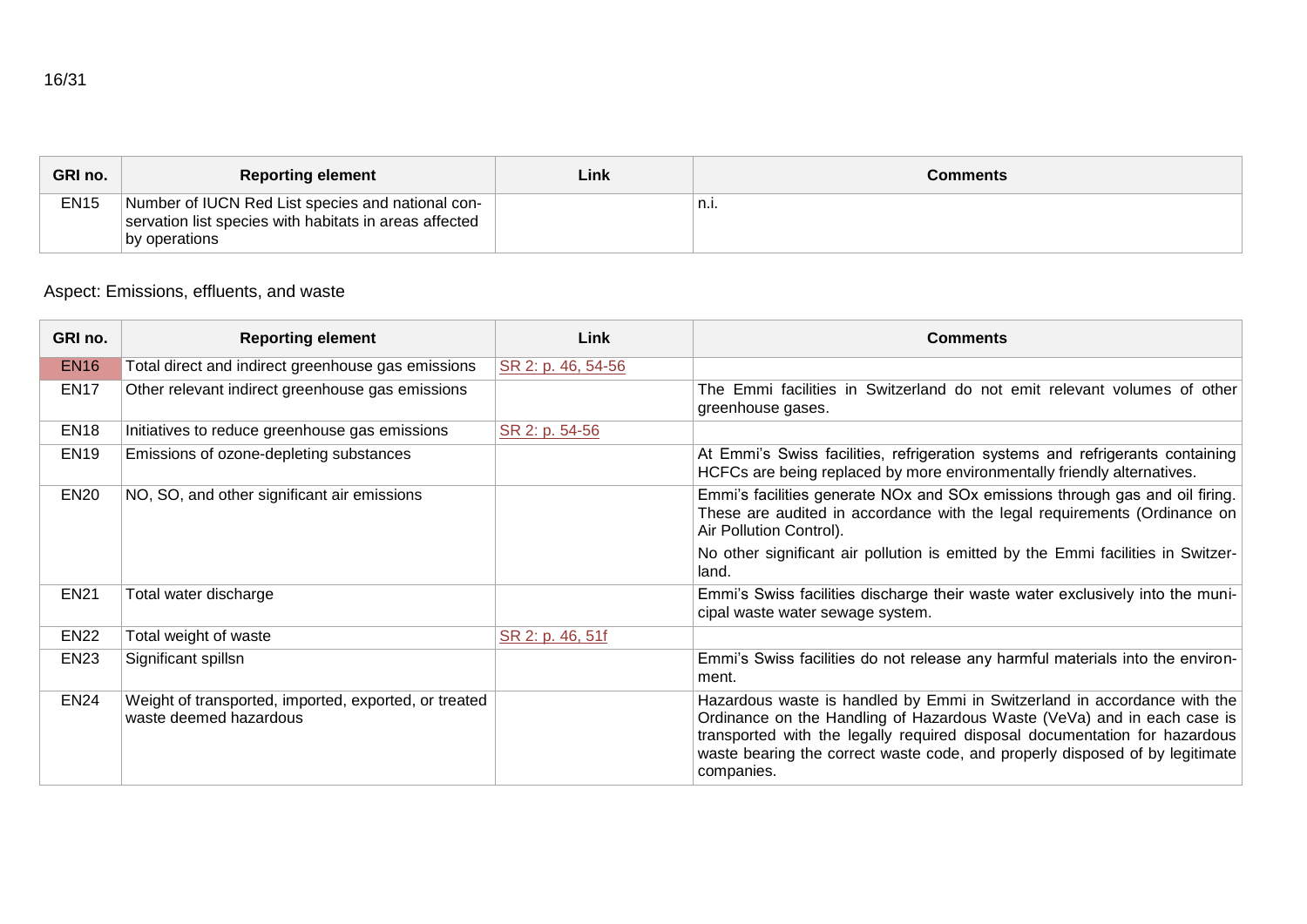|--|--|

| GRI no.     | <b>Reporting element</b>                                                                                                                                                             | Link | Comments                                                                                                                                 |
|-------------|--------------------------------------------------------------------------------------------------------------------------------------------------------------------------------------|------|------------------------------------------------------------------------------------------------------------------------------------------|
| <b>EN25</b> | Size, protected status, and biodiversity value of wa-<br>ter bodies and related habitats significantly affected<br>by the reporting organization's discharges of water<br>and runoff |      | Emmi's Swiss facilities do not discharge any waste water into bodies of water.<br>All sites are connected to the municipal sewer system. |

## Aspect: Products and services

| GRI no.     | <b>Reporting element</b>                                                    | Link                                                                                                                                     | Comments                                                                                                                                                                                                                   |
|-------------|-----------------------------------------------------------------------------|------------------------------------------------------------------------------------------------------------------------------------------|----------------------------------------------------------------------------------------------------------------------------------------------------------------------------------------------------------------------------|
| <b>EN26</b> | Initiatives to mitigate environmental impacts of pro-<br>ducts and services | SR 2: p. 19-23<br>(Development)<br>SR 2: p. 24-27<br>(Procurement)<br>SR 2: p. 28-31<br>(Production)<br>SR 2: p. 32-34<br>(Distribution) | Outside of production, Emmi's products have a significant environmental im-<br>pact through:<br>transport<br>packaging (waste)<br>The indicators above, EN1 to EN25, refer to environmental improvements in<br>production. |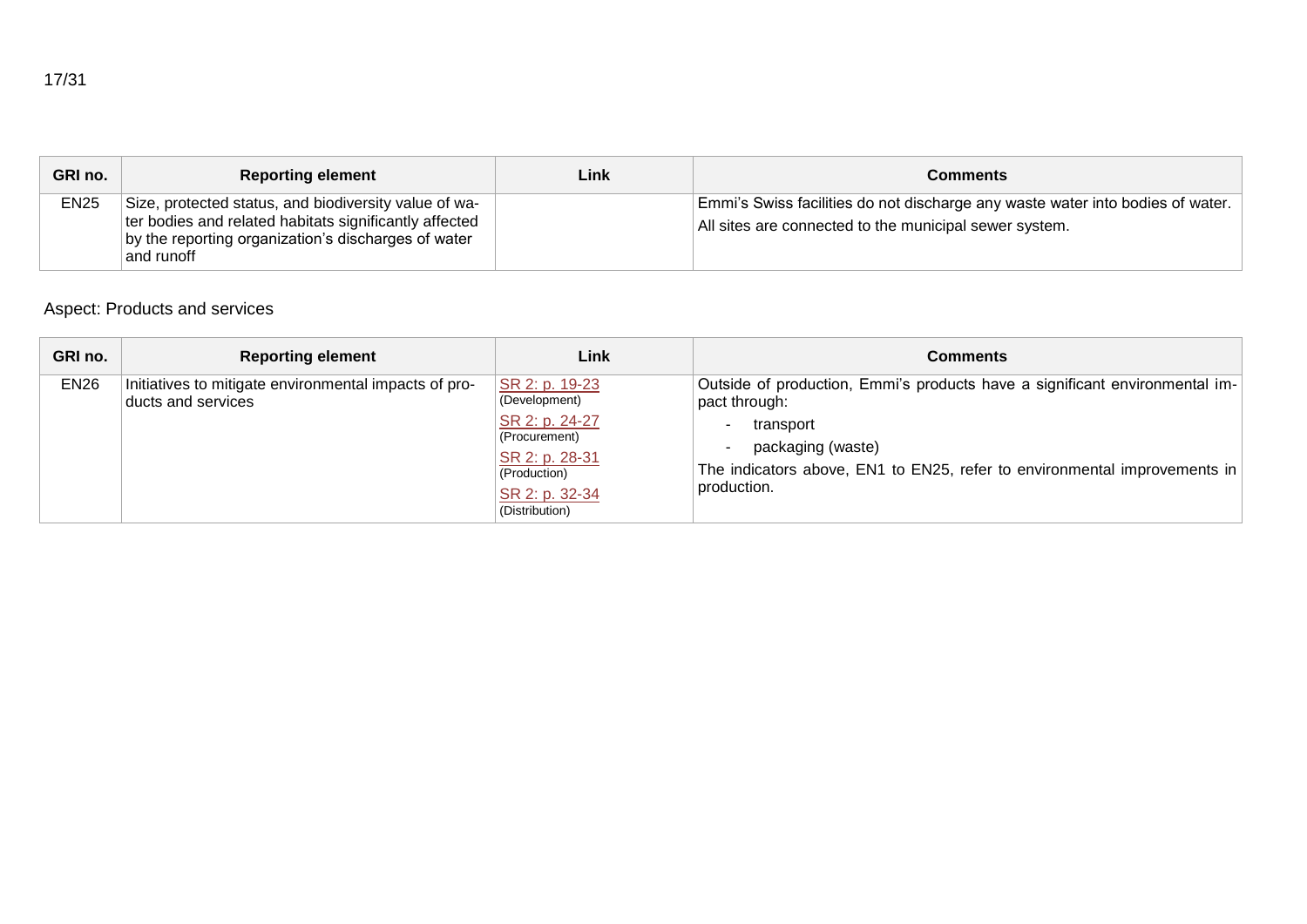| GRI no.     | <b>Reporting element</b>                                                          | Link                                     | <b>Comments</b>                                                                                                                                                                                                                                                                                                                                                                              |
|-------------|-----------------------------------------------------------------------------------|------------------------------------------|----------------------------------------------------------------------------------------------------------------------------------------------------------------------------------------------------------------------------------------------------------------------------------------------------------------------------------------------------------------------------------------------|
| <b>EN27</b> | Percentage of products sold and their packaging ma-<br>terials that are reclaimed | SR 2: p. 24<br>(Guidelines to suppliers) | <b>Primary packaging</b><br>Emmi does not accept returns of any primary packaging. Consumers can,<br>however, return the following packaging materials used for Emmi products<br>free of charge at retailers or municipal collection points:<br>Cardboard<br>Glass<br><b>PE</b><br>The collected materials are either recycled or sent for thermal recovery at<br>waste incineration plants. |
|             |                                                                                   |                                          | Secondary packaging<br>Reusable containers are largely used for secondary packaging. For logistics<br>reasons, thousands of products share only nine secondary packaging formats<br>(e.g. A1, A2, H1, H2, H3, Tetra Top, milk crates holding 6 bottles).                                                                                                                                     |
|             |                                                                                   |                                          | Stocks averaging approximately 1.3 million own containers and around 650<br>containers belonging to the retailers Coop and Migros are held at all Emmi lo-<br>cations in Switzerland. In addition, a further 1.3 million Emmi containers are<br>with customers or in the supply chain.                                                                                                       |
|             |                                                                                   |                                          | Emmi also uses cardboard secondary packaging where reusable containers<br>are not suitable. As with primary packaging, disposal of this single-use packa-<br>ging is via municipal collections.                                                                                                                                                                                              |

# Aspect: Compliance

| GRI no.     | <b>Reporting element</b>                                                                                                                       | Link | Comments |
|-------------|------------------------------------------------------------------------------------------------------------------------------------------------|------|----------|
| <b>EN28</b> | Monetary value of significant fines and total number<br>of non-monetary sanctions for noncompliance with<br>environmental laws and regulations |      | None     |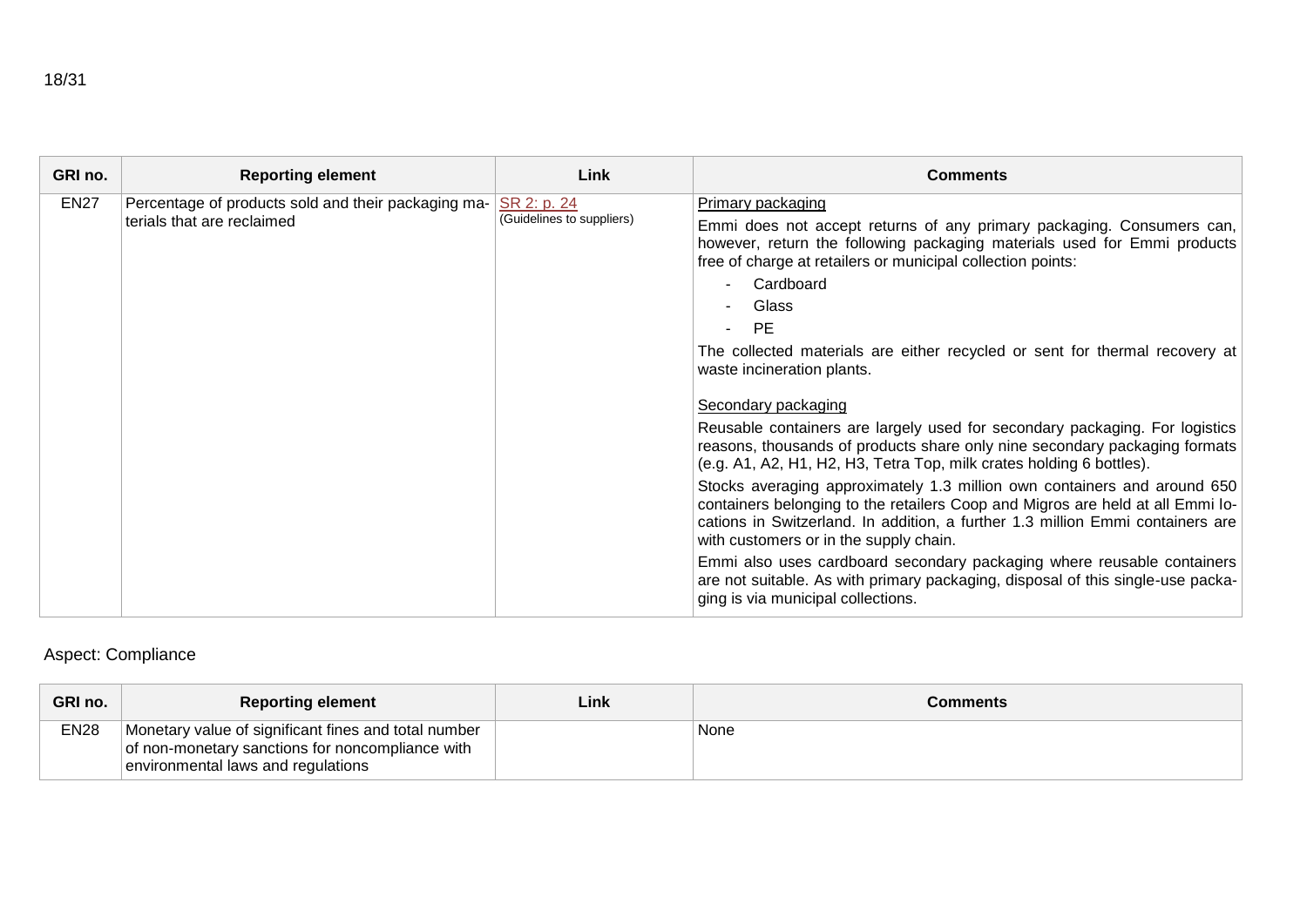# Aspect: Transport

| GRI no.     | <b>Reporting element</b>                                                                                                              | Link                             | Comments |
|-------------|---------------------------------------------------------------------------------------------------------------------------------------|----------------------------------|----------|
| <b>EN29</b> | Significant environmental impacts of transporting<br>products and other goods and materials used for the<br>organization's operations | SR 2: p. 31-34<br>(Distribution) |          |

## Aspect: Overall

| GRI no.          | <b>Reporting element</b>                                         | Link | Comments                                                                                                                                                                                                                                                                                                                                                                                                                                                                                           |
|------------------|------------------------------------------------------------------|------|----------------------------------------------------------------------------------------------------------------------------------------------------------------------------------------------------------------------------------------------------------------------------------------------------------------------------------------------------------------------------------------------------------------------------------------------------------------------------------------------------|
| EN <sub>30</sub> | Total environmental protection expenditures and in-<br>vestments |      | It is not possible to ascertain all of Emmi's environmental expenditure and in-<br>vestments. This is because very few of the measures implemented that benefit<br>the environment are actual environmental protection measures. Rather, the<br>Group largely implements optimisation measures, for example to lower the<br>use of a resource. Emmi therefore believes that disclosure of the financial ex-<br>penditure on and investments in environmental protection would not be cor-<br>rect. |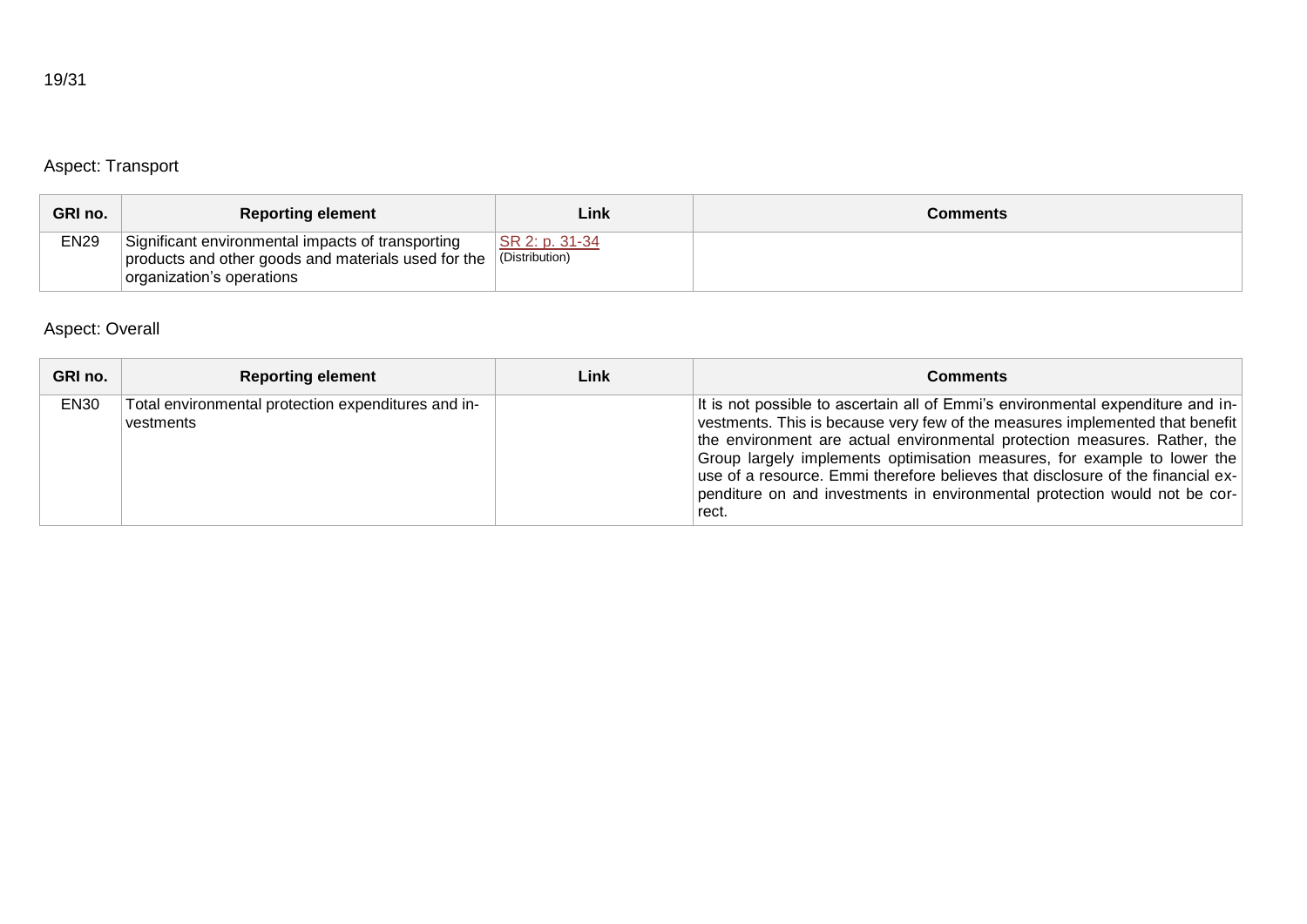## Product responsibility performance indicators

# Aspect: Customer health and safety

| GRI no.         | <b>Reporting element</b>                                                                                                                                       | Link                          | <b>Comments</b>                                                                                                       |       |                           |
|-----------------|----------------------------------------------------------------------------------------------------------------------------------------------------------------|-------------------------------|-----------------------------------------------------------------------------------------------------------------------|-------|---------------------------|
| PR <sub>1</sub> | Life cycle stages in which health and safety impacts<br>of products and services are assessed for improve-<br>ment                                             | SR 1: p. 17<br>SR 2: p. 19-23 | Life cycle stages, in which the health and safety impacts of products and ser-<br>vices are assessed for improvement: |       |                           |
|                 |                                                                                                                                                                | (Development)                 |                                                                                                                       | $Yes$ | $\underline{\mathsf{No}}$ |
|                 |                                                                                                                                                                |                               | Development of product concept<br>(Emmi Product Development)                                                          | X     |                           |
|                 |                                                                                                                                                                |                               | R&D<br>(Emmi Product Development)                                                                                     | X     |                           |
|                 |                                                                                                                                                                |                               | Certification<br>(Emmi Quality Management)                                                                            | X     |                           |
|                 |                                                                                                                                                                |                               | Manufacturing and production<br>(durch Emmi Qualitätsmanagement)                                                      | X     |                           |
|                 |                                                                                                                                                                |                               | Marketing and promotion<br>(clients)                                                                                  |       |                           |
|                 |                                                                                                                                                                |                               | Storage distribution and supply<br>(Emmi Quality Management)                                                          | X     |                           |
|                 |                                                                                                                                                                |                               | Use and service<br>(Emmi Quality Management)                                                                          | X     |                           |
|                 |                                                                                                                                                                |                               | Disposal, reuse, or recycling<br>(disposal partners)                                                                  | X     |                           |
| PR <sub>2</sub> | Incidents of non-compliance with regulations and vo-<br>luntary codes concerning health and safety impacts<br>of products and services during their life cycle |                               | n.i.                                                                                                                  |       |                           |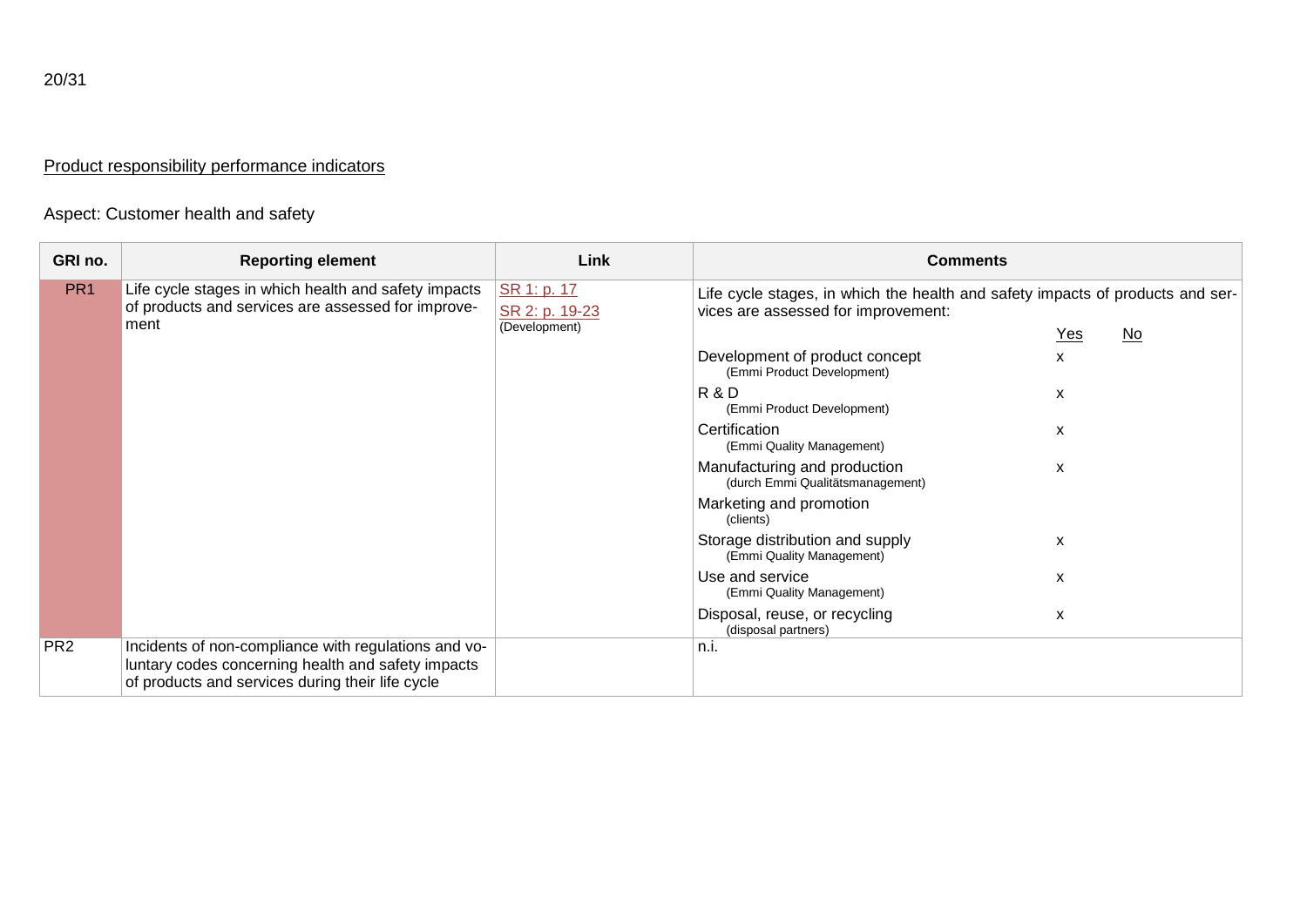|  |  | Aspect: Product and service labeling |
|--|--|--------------------------------------|
|  |  |                                      |

| GRI no.         | <b>Reporting element</b>                                                                                                           | Link                                                                  | <b>Comments</b>                                                                                                                 |
|-----------------|------------------------------------------------------------------------------------------------------------------------------------|-----------------------------------------------------------------------|---------------------------------------------------------------------------------------------------------------------------------|
| PR <sub>3</sub> | Type of product and service information required by<br>procedures                                                                  |                                                                       | `n.i.                                                                                                                           |
| PR <sub>4</sub> | Incidents of non-compliance with regulations and vo-<br>luntary codes concerning product and service infor-<br>mation and labeling |                                                                       | There were no incidents of non-compliance with information requirements at<br>Emmi during the reporting period (2011 and 2012). |
| PR <sub>5</sub> | Practices related to customer satisfaction, including<br>results of surveys measuring customer satisfaction                        | SR 2: p. 19<br>(Market research)<br>SR 2: p. 36<br>(Consumer service) |                                                                                                                                 |

## Aspect: Marketing communications

| GRI no. | <b>Reporting element</b>                                                                                  | Link | Comments |
|---------|-----------------------------------------------------------------------------------------------------------|------|----------|
| PR6     | Programs for adherence to laws, standards, and vo-<br>luntary codes related to marketing communications   |      | n.i.     |
| PR7     | Incidents of non-compliance with regulations and vo-<br>luntary codes concerning marketing communications |      | n.r.     |

# Aspect: Customer privacy

| GRI no. | <b>Reporting element</b>                       | Link | Comments                                                                   |
|---------|------------------------------------------------|------|----------------------------------------------------------------------------|
| PR8     | Substantiated complaints regarding breaches of |      | No complaints were filed against Emmi for breach of data protection during |
|         | customer privacy and losses of customer data   |      | the reporting period (2011 and 2012).                                      |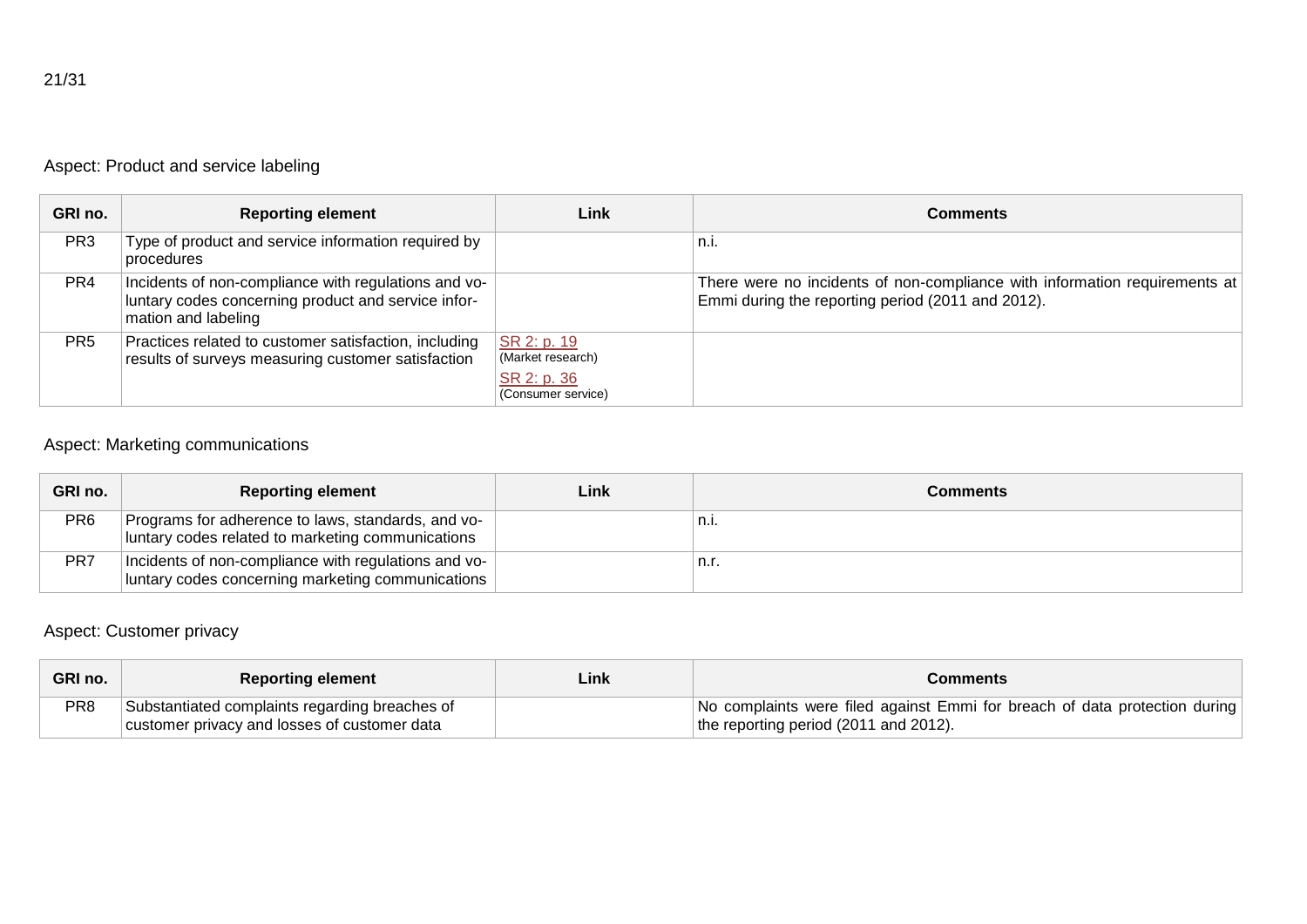## Aspect: Compliance

| GRI no. | <b>Reporting element</b>                                                                                                                        | Link | Comments                                                                                                                                                                                         |
|---------|-------------------------------------------------------------------------------------------------------------------------------------------------|------|--------------------------------------------------------------------------------------------------------------------------------------------------------------------------------------------------|
| PR9     | Monetary value of significant fines for noncompliance<br>with laws and regulations concerning the provision<br>and use of products and services |      | Emmi received no significant fines in Switzerland for non-compliance with laws<br>and regulations concerning the provision and use of products during the repor-<br>ting period (2011 and 2012). |

## Labor Practices and decent work performance indicators<sup>\*</sup>

## Aspect: Employment

| GRI no.         | <b>Reporting element</b>                                               | Link        |                                                                                                                               | <b>Comments</b> |        |        |
|-----------------|------------------------------------------------------------------------|-------------|-------------------------------------------------------------------------------------------------------------------------------|-----------------|--------|--------|
| LA <sub>1</sub> | Total workforce by employment type, employment<br>contract, and region | SR 2: p. 58 | Additional information on the workforce structure:<br>LA1: Average age *                                                      |                 |        |        |
|                 |                                                                        |             | <b>Alter</b>                                                                                                                  | 2010            | 2011   | 2012   |
|                 |                                                                        |             | $15 - 24$                                                                                                                     | 9.0%            | 4.4 %  | 8.3%   |
|                 |                                                                        |             | 25 39                                                                                                                         | 34.4 %          | 34.2 % | 33.2 % |
|                 |                                                                        |             | 40 - 54                                                                                                                       | 38.4 %          | 40.9%  | 40.5%  |
|                 |                                                                        |             | $55 - 64$                                                                                                                     | 18.1 %          | 19.4 % | 17.7 % |
|                 |                                                                        |             | $>= 65$                                                                                                                       | 0.2%            | 1.1%   | 0.2%   |
|                 |                                                                        |             | Average age                                                                                                                   | 41              | 41     | 42     |
|                 |                                                                        |             | Average seniority                                                                                                             | 10              | 10     | 10     |
|                 |                                                                        |             | *The age ranges used in this report do not correspond to those in SR 1. These<br>have been adjusted to Emmi's new HR figures. |                 |        |        |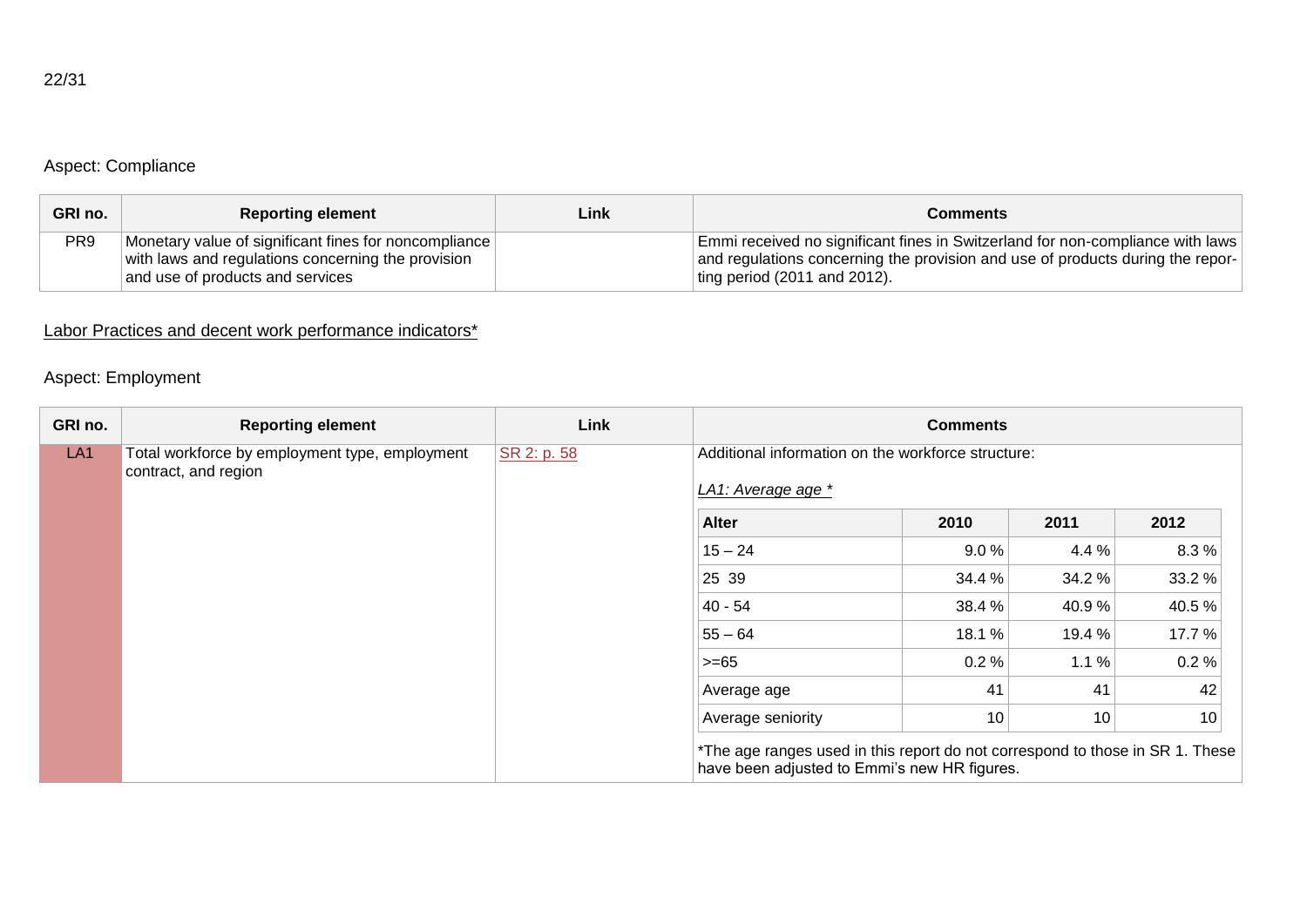| GRI no. | <b>Reporting element</b> | Link |                                       | <b>Comments</b> |       |       |
|---------|--------------------------|------|---------------------------------------|-----------------|-------|-------|
| LA1 Fp. |                          |      | LA1: Contract type                    |                 |       |       |
|         |                          |      |                                       | 2010            | 2011  | 2012  |
|         |                          |      | Permanent contract                    | 95,6%           | 94,8% | 95,0% |
|         |                          |      | Temporary contract                    | 4,4%            | 5,2 % | 5,0%  |
|         |                          |      | Full-time (90 - 100 %)                | 89,8 %          | 89,9% | 90,0% |
|         |                          |      | Part-time 50 - 89 %                   | 8,6%            | 8,5 % | 8,3%  |
|         |                          |      | Part-time < 50 %                      | 1,6%            | 1,7%  | 1,6 % |
|         |                          |      | LA1: Employees and supervised workers |                 |       |       |
|         |                          |      |                                       | 2010*           | 2011  | 2012  |
|         |                          |      | Employees                             | 3556            | 3886  | 5074  |
|         |                          |      | Supervised workers                    | 0               | 0     | 0     |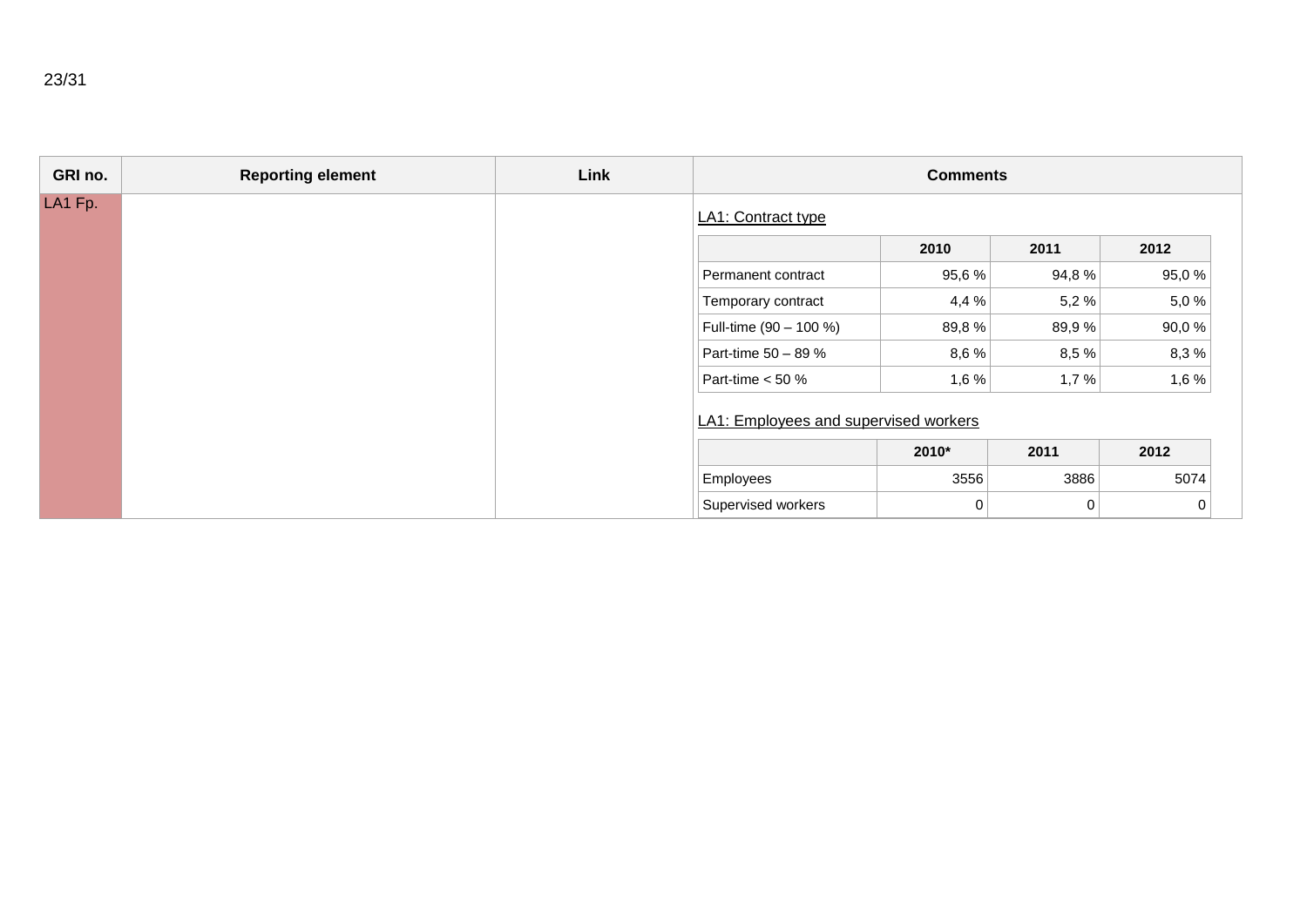| GRI no. | <b>Reporting element</b>                                                       | Link        |                                                                                                                                                                     | <b>Comments</b> |  |
|---------|--------------------------------------------------------------------------------|-------------|---------------------------------------------------------------------------------------------------------------------------------------------------------------------|-----------------|--|
| LA2     | Total number and rate of employee turnover by age<br>group, gender, and region | SR 2: p. 61 | Turnover* by age group                                                                                                                                              |                 |  |
|         |                                                                                |             |                                                                                                                                                                     | 2012            |  |
|         |                                                                                |             | Total                                                                                                                                                               | 8.0%            |  |
|         |                                                                                |             | $15 - 24$ years                                                                                                                                                     | 17.4 %          |  |
|         |                                                                                |             | $25 - 39$ years                                                                                                                                                     | 5.4 %           |  |
|         |                                                                                |             | $40 - 54$ years                                                                                                                                                     | 4.1 %           |  |
|         |                                                                                |             | *Real turnover (terminated by employee)                                                                                                                             |                 |  |
|         |                                                                                |             | Turnover by gender                                                                                                                                                  |                 |  |
|         |                                                                                |             |                                                                                                                                                                     | 2012            |  |
|         |                                                                                |             | Total                                                                                                                                                               | 8.0%            |  |
|         |                                                                                |             | Women                                                                                                                                                               | 7.4 %           |  |
|         |                                                                                |             | Men                                                                                                                                                                 | 9.5%            |  |
|         |                                                                                |             | *Real turnover (terminated by employee)                                                                                                                             |                 |  |
|         |                                                                                |             | Turnover by region<br>This figure is not relevant for this Sustainability Report as the reporting is rest-<br>ricted to Emmi in Switzerland.                        |                 |  |
|         |                                                                                |             |                                                                                                                                                                     |                 |  |
|         |                                                                                |             | A comparison of the turnover rates of various Emmi companies in Switzerland<br>shows that the fluctuation rates do not differ by region, but primarily by activity. |                 |  |
|         |                                                                                |             | The fluctuation rate for the key functions is of particular strategic relevance for<br>Emmi's HR management.                                                        |                 |  |
|         |                                                                                |             | Overall, fluctuation rates at Emmi in Switzerland are slightly below the industry<br>average.                                                                       |                 |  |
|         |                                                                                |             |                                                                                                                                                                     |                 |  |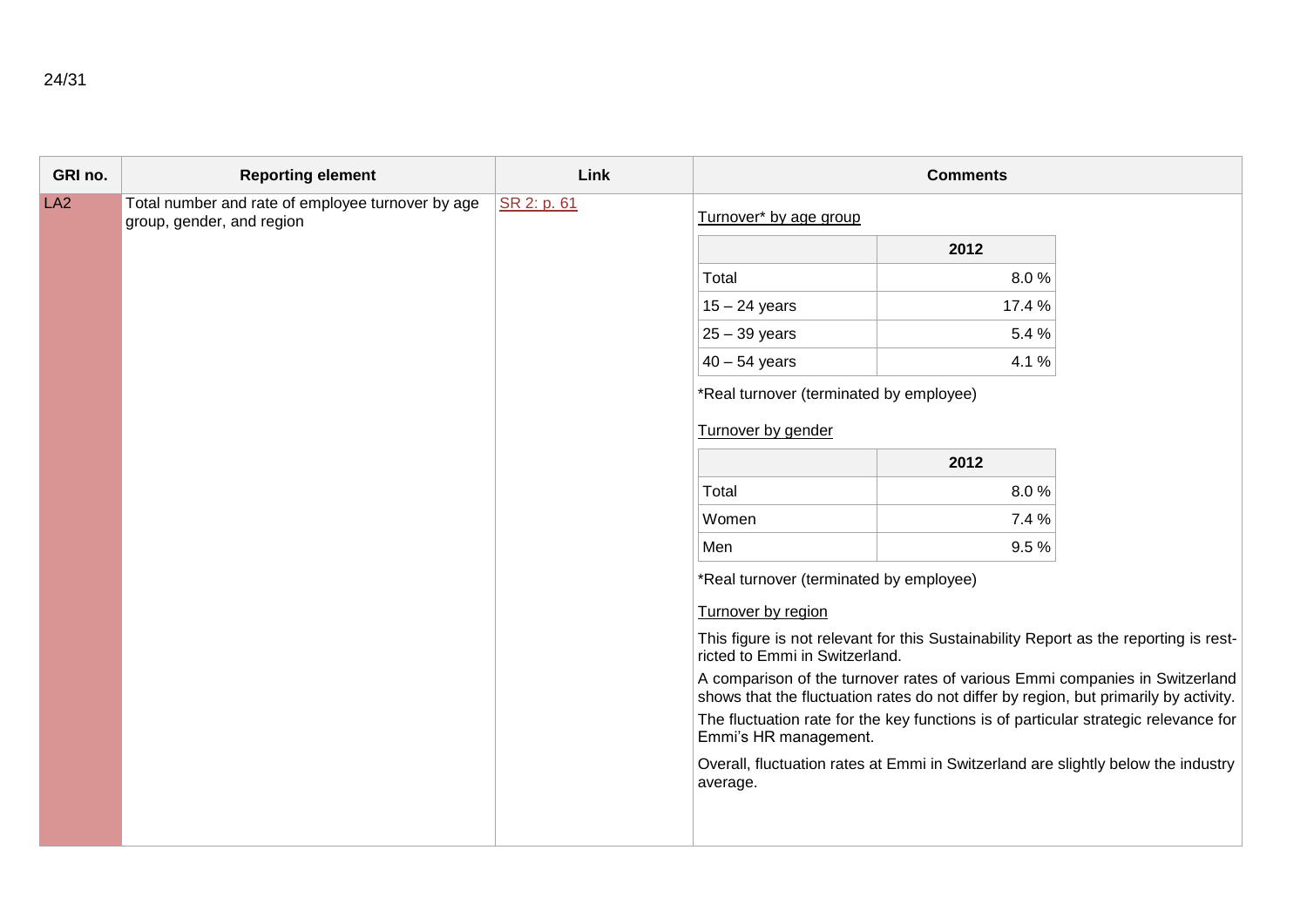| GRI no. | <b>Reporting element</b>                                                                                                                   | Link | Comments |
|---------|--------------------------------------------------------------------------------------------------------------------------------------------|------|----------|
| LA3     | Benefits provided to full-time employees that are not $\overline{\text{SR 1: p. 39 - 41}}$<br>provided to temporary or part-time employees |      |          |

# Aspect: Labor/management relations

| GRI no. | <b>Reporting element</b>                                                                                                    | Link                | Comments |
|---------|-----------------------------------------------------------------------------------------------------------------------------|---------------------|----------|
| LA4     | Percentage of employees covered by collective<br>bargaining agreements                                                      |                     | n.i.     |
| LA5     | Minimum notice period(s) regarding operational<br>changes, including whether it is specified in collecti-<br>Ive agreements | SR 1: p. 40, 42, 45 |          |

# Aspect: Occupational health and safety

| <b>GRI no.</b> | <b>Reporting element</b>                                                                                                      | Link | <b>Comments</b> |
|----------------|-------------------------------------------------------------------------------------------------------------------------------|------|-----------------|
| LA6            | Percentage of total workforce represented in formal SR 2: p. 62f<br>joint management-worker health and safety commit-<br>tees |      |                 |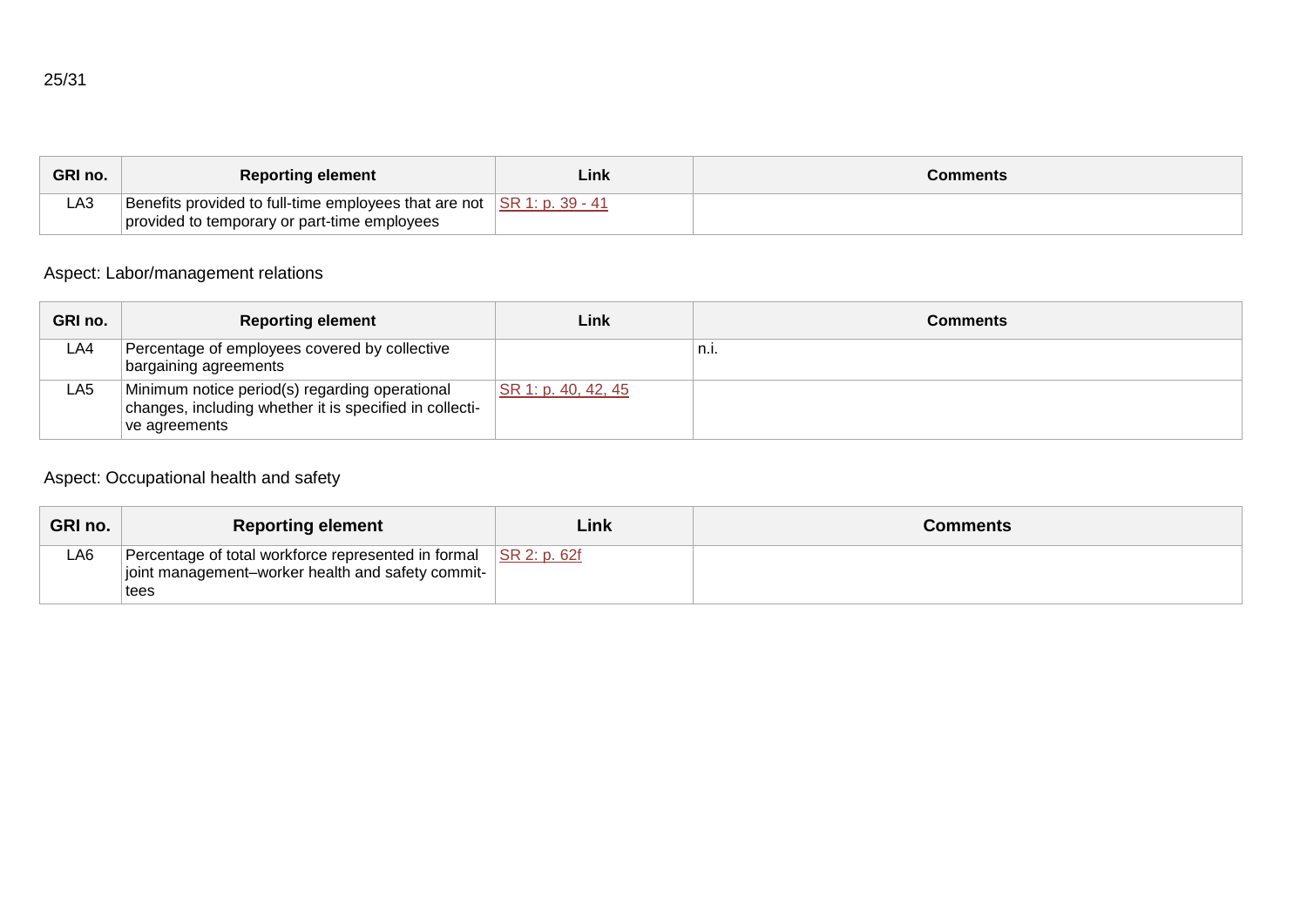| GRI no. | <b>Reporting element</b>                                                                                                                                   | Link                       | <b>Comments</b>                                                                                                                                                                                                                                                                                                                                                                                                                                                                                                                                                                     |
|---------|------------------------------------------------------------------------------------------------------------------------------------------------------------|----------------------------|-------------------------------------------------------------------------------------------------------------------------------------------------------------------------------------------------------------------------------------------------------------------------------------------------------------------------------------------------------------------------------------------------------------------------------------------------------------------------------------------------------------------------------------------------------------------------------------|
| LA7     | Rates of injury, occupational diseases, lost days, and SR 2: p. 63f<br>absenteeism, and number of workrelated fatalities                                   |                            | <b>Extract from Emmi's Code of Conduct</b><br>Safety, health<br>Emmi is committed to work structures that promote health, and supports cor-<br>responding preventive measures. Employees make every endeavour to en-<br>sure the safety and health of themselves and third parties, in order to prevent<br>damage. Corresponding provisions under Emmi's health and safety manage-<br>ment policy and in particular its hygiene concept must be strictly followed.                                                                                                                  |
|         |                                                                                                                                                            |                            | Injuries on first-aid-level are not included in the statistics on p. 64 of the SR 2.<br>The official statistics of the "SUVA" do not require these incidents. However,<br>from the perspective of Emmi these "near accidents" are very important for the<br>prevention work. For this reason, Emmi records such incidents. The aim is to<br>learn from the experience of the employees (institutionalisation of an approp-<br>riate exchange of experience in the production plants).<br>There were no work-related deaths at Emmi during the reporting period (2011)<br>and 2012). |
| LA8     | Education, training, counseling, prevention, and risk-<br>control programs in place to assist workforce mem-<br>bers, their families, or community members | SR 2: p. 62<br>SR 1: p. 41 |                                                                                                                                                                                                                                                                                                                                                                                                                                                                                                                                                                                     |
| LA9     | Health and safety topics covered in formal agree-<br>ments with trade unions                                                                               |                            | n.i.                                                                                                                                                                                                                                                                                                                                                                                                                                                                                                                                                                                |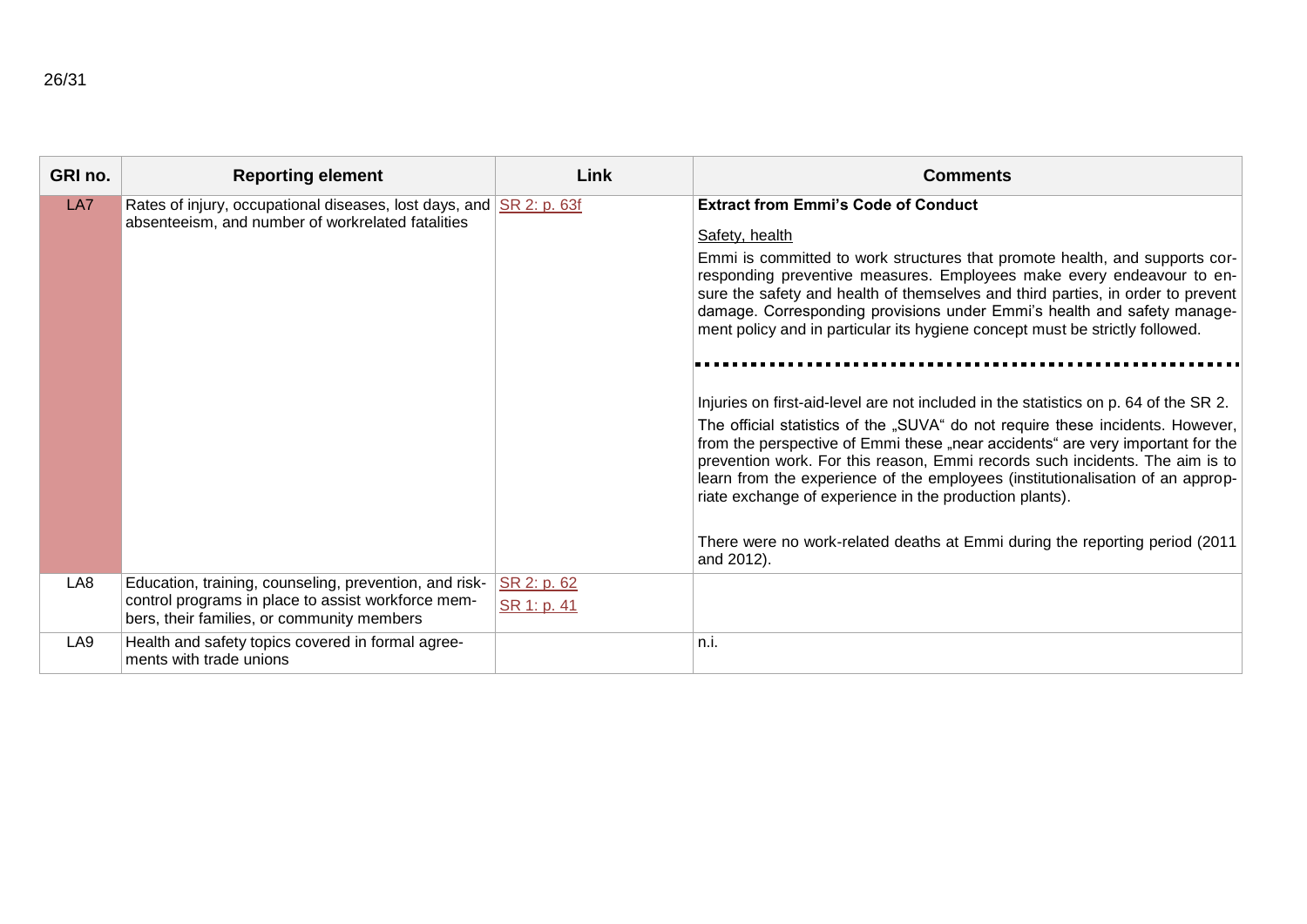|--|--|

#### Aspect: Training and education

| GRI no.     | <b>Reporting element</b>                                                                  | Link                       | <b>Comments</b> |
|-------------|-------------------------------------------------------------------------------------------|----------------------------|-----------------|
| ∟A10        | Average hours of training                                                                 | SR 1: p. 40                |                 |
| <b>LA11</b> | Programs for skills management and lifelong learn-<br>ing                                 | SR 2: p. 60<br>SR 1: p. 40 |                 |
| LA12        | Percentage of employees receiving regular perfor-<br>mance and career development reviews | SR 1 p. 40                 |                 |

# Aspect: Diversity and equal opportunity

| GRI no. | <b>Reporting element</b>                                                                                                                                                         | Link        | <b>Comments</b>                                                                                                                                                                                                                                                 |
|---------|----------------------------------------------------------------------------------------------------------------------------------------------------------------------------------|-------------|-----------------------------------------------------------------------------------------------------------------------------------------------------------------------------------------------------------------------------------------------------------------|
| LA13    | Composition of governance bodies and breakdown<br>of employees per category according to gender, age<br>group, minority group membership, and other indica-<br>tors of diversity | SR 2: p. 61 | <b>Extract from Emmi's Code of Conduct:</b><br>Equality<br>Emmi ensures non-discriminatory places of work. In particular, discrimination<br>on the basis of skin colour, age, gender, nationality or religion is taboo at<br>Emmi.                              |
| LA14    | Ratio of basic salary of men to women by employee<br>category                                                                                                                    |             | <b>Extract from Emmi's Code of Conduct:</b><br>Fair working conditions<br>We ensure that all employees receive a fair salary for their work. Both salaries<br>and working hours are in line with at least the valid legal requirements at the<br>place of work. |

#### Human rights performance indicators

Note: Human rights factors were externally verified by SGS as part of the SMETA (Sedex Members Ethical Trade Audit).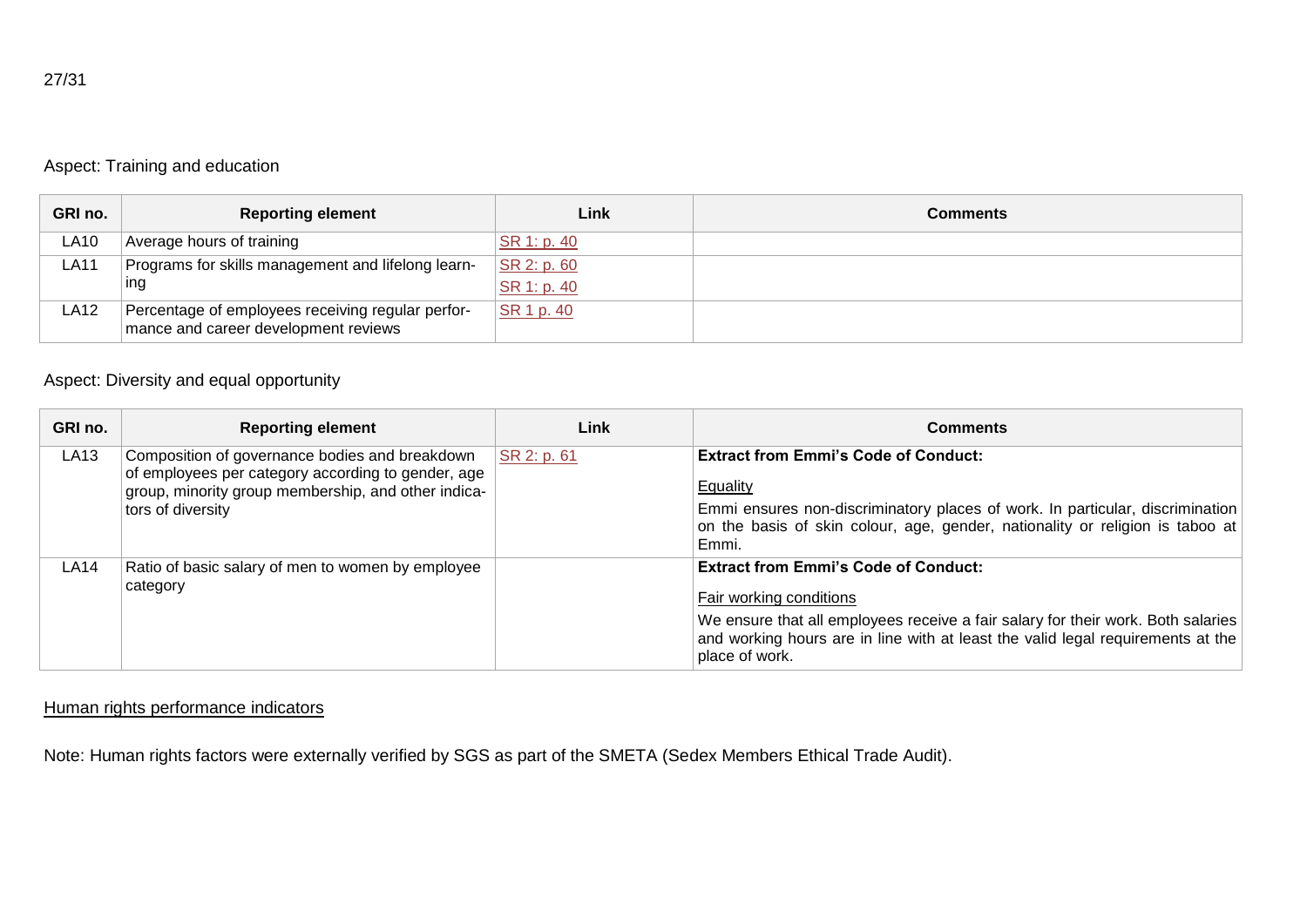## Aspect: Investment and procurement practices

| GRI no. | <b>Reporting element</b>                                                                                                | Link        | Comments                                                                                                          |
|---------|-------------------------------------------------------------------------------------------------------------------------|-------------|-------------------------------------------------------------------------------------------------------------------|
| HR1     | Percentage and total number of significant invest-<br>ment agreements that include human rights clauses                 | SR 1: p. 43 | Human rights factors were externally verified by SGS as part of the SMETA<br>(Sedex Members Ethical Trade Audit). |
| HR2     | significant suppliers and contractors that have un-<br>dergone screening on human rights                                | SR 1: p. 43 | Human rights factors were externally verified by SGS as part of the SMETA<br>(Sedex Members Ethical Trade Audit). |
| HR3     | employee training on policies and procedures con-<br>cerning aspects of human rights that are relevant to<br>operations | SR 1: p. 43 | Human rights factors were externally verified by SGS as part of the SMETA<br>(Sedex Members Ethical Trade Audit). |

#### Aspect: Non-discrimination

| GRI no. | <b>Reporting element</b>    | Link     | Comments                                                                                                             |
|---------|-----------------------------|----------|----------------------------------------------------------------------------------------------------------------------|
| HR4     | Incidents of discrimination | 1: p. 43 | There were no incidents of discrimination reported at Emmi during the report-<br>$\vert$ ing period (2011 and 2012). |

## As pect: Freedom of association and collective bargaining

| GRI no.         | <b>Reporting element</b>                                                                                                               | Link        | Comments                                                                                                         |
|-----------------|----------------------------------------------------------------------------------------------------------------------------------------|-------------|------------------------------------------------------------------------------------------------------------------|
| HR <sub>5</sub> | Operations identified in which the right to exercise<br>freedom of association and collective bargaining may<br>be at significant risk | SR 1: p. 43 | Human rights factors were externally verified by SGS as part of the SMETA<br>Sedex Members Ethical Trade Audit). |

#### Aspect: Child labor

| GRI no. | <b>Reporting element</b>                                                           | Link                                        | Comments                                                                                                                                                                     |
|---------|------------------------------------------------------------------------------------|---------------------------------------------|------------------------------------------------------------------------------------------------------------------------------------------------------------------------------|
| HR6     | Operations identified as having significant risk for in-<br>cidents of child labor | SR 2: p. 24<br>(Procurement)<br>SR 1: p. 43 | The report on the Sedex Members Ethical Trade Audit shows that the mini-<br>  mum age of Emmi employees is 15 years. Employees of this age are exclusi-<br>vely apprentices. |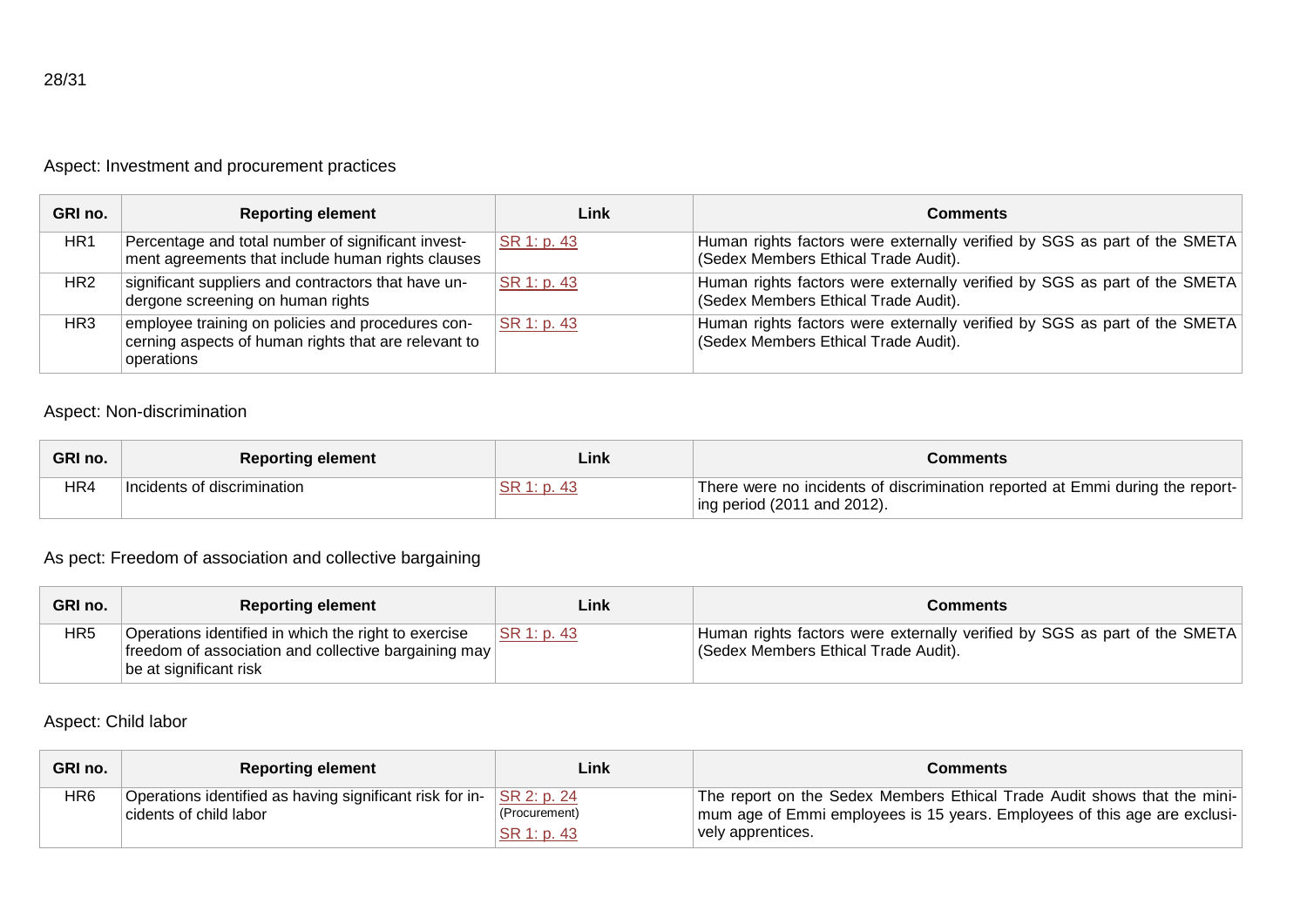## Aspect: Forced and compulsory labor

| GRI no. | <b>Reporting element</b>                                                     | Link | Comments                                                                  |
|---------|------------------------------------------------------------------------------|------|---------------------------------------------------------------------------|
| HR7     | Operations identified as having significant risk for in- $\vert$ SR 1: p. 43 |      | Human rights factors were externally verified by SGS as part of the SMETA |
|         | cidents of forced or compulsory labor                                        |      | (Sedex Members Ethical Trade Audit).                                      |

## Aspect: Security practices

| GRI no. | <b>Reporting element</b>                                                                                           | Link            | Comments |
|---------|--------------------------------------------------------------------------------------------------------------------|-----------------|----------|
| HR8     | Security personnel trained in the organization's poli-<br>cies or procedures concerning aspects of human<br>rights | $ $ SR 1: p. 43 | n.r.     |

## Aspect: Indigenous rights

| GRI no.         | <b>Reporting element</b>                                         | Link        | <b>Comments</b> |
|-----------------|------------------------------------------------------------------|-------------|-----------------|
| HR <sub>9</sub> | Incidents of violations involving rights of indigenous<br>people | SR 1: p. 43 | n.r.            |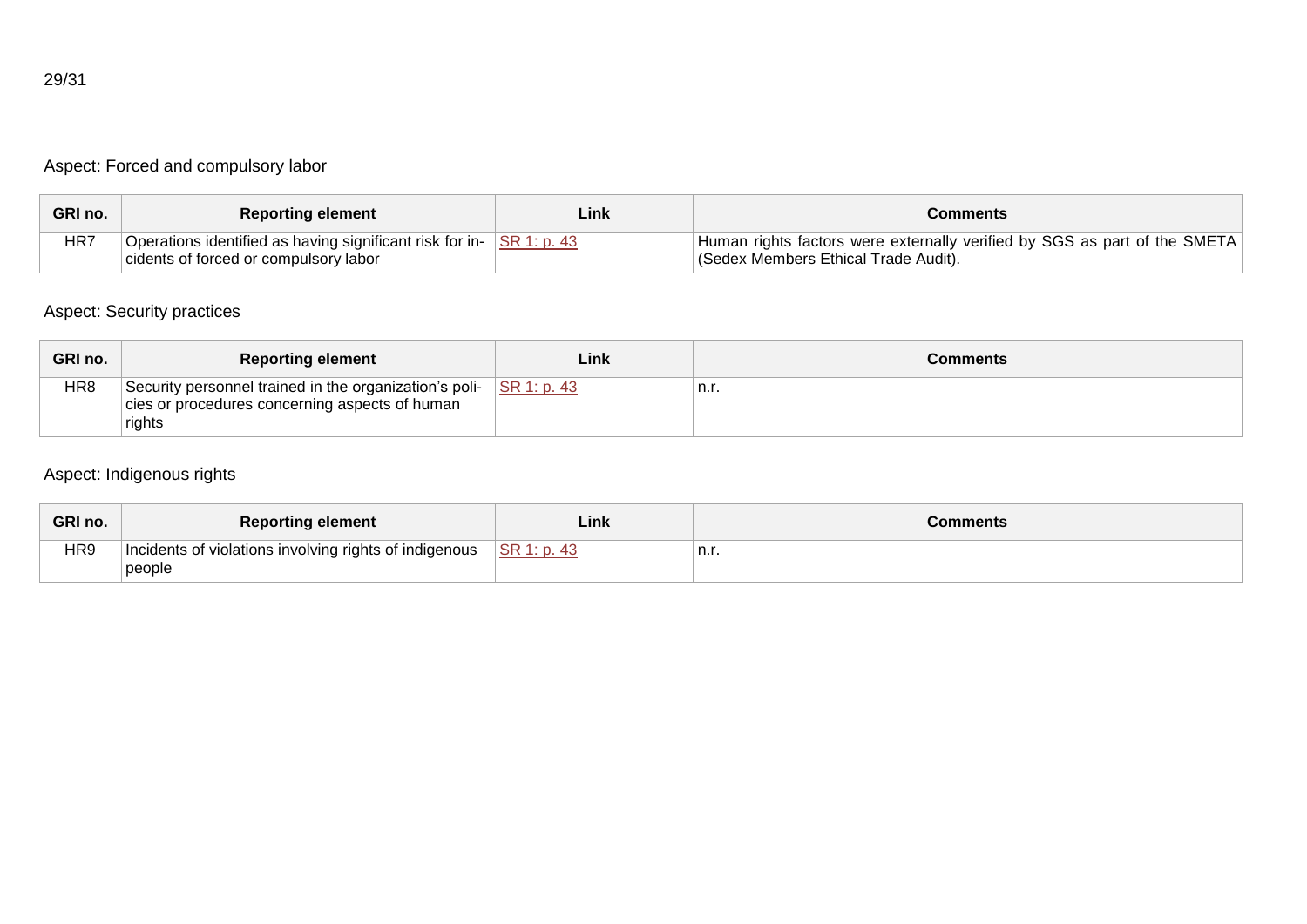# Society performance indicators

## Aspect: Community

| GRI no.         | <b>Reporting element</b>                                                                                                             | Link | Comments                                                                                                                                     |
|-----------------|--------------------------------------------------------------------------------------------------------------------------------------|------|----------------------------------------------------------------------------------------------------------------------------------------------|
| SO <sub>1</sub> | Nature, scope, and effectiveness of any programs<br>and practices that assess and manage the impacts<br>of operations on communities |      | There are currently no programmes at Emmi in Switzerland that evaluate the<br>impact of operating activities on the communities and regions. |

# Aspect: Corruption

| GRI no.         | <b>Reporting element</b>                                                                     | Link | <b>Comments</b> |
|-----------------|----------------------------------------------------------------------------------------------|------|-----------------|
| SO <sub>2</sub> | Percentage and total number of business units ana-<br>lyzed for risks related to corruption  |      | n.i.            |
| SO <sub>3</sub> | Percentage of employees trained in organization's<br>anti-corruption policies and procedures |      | n.I.            |
| SO <sub>4</sub> | Actions taken in response to incidents of corruption                                         |      | 'n.i.           |

## Aspect: Public policy

| GRI no.         | <b>Reporting element</b>                                                                                    | Link        | Comments                                                                                                                                                                                                                  |
|-----------------|-------------------------------------------------------------------------------------------------------------|-------------|---------------------------------------------------------------------------------------------------------------------------------------------------------------------------------------------------------------------------|
| SO <sub>5</sub> | Public policy positions and participation in public po-<br>licy development and lobbying                    | SR 1: p. 46 |                                                                                                                                                                                                                           |
| SO <sub>6</sub> | Value of financial and in-kind contributions to political<br>parties, politicians, and related institutions |             | Emmi does not provide financial support for political parties or politicians in<br>Switzerland. However, numerous Emmi employees are active at various levels<br>of the Swiss political system in addition to their jobs. |